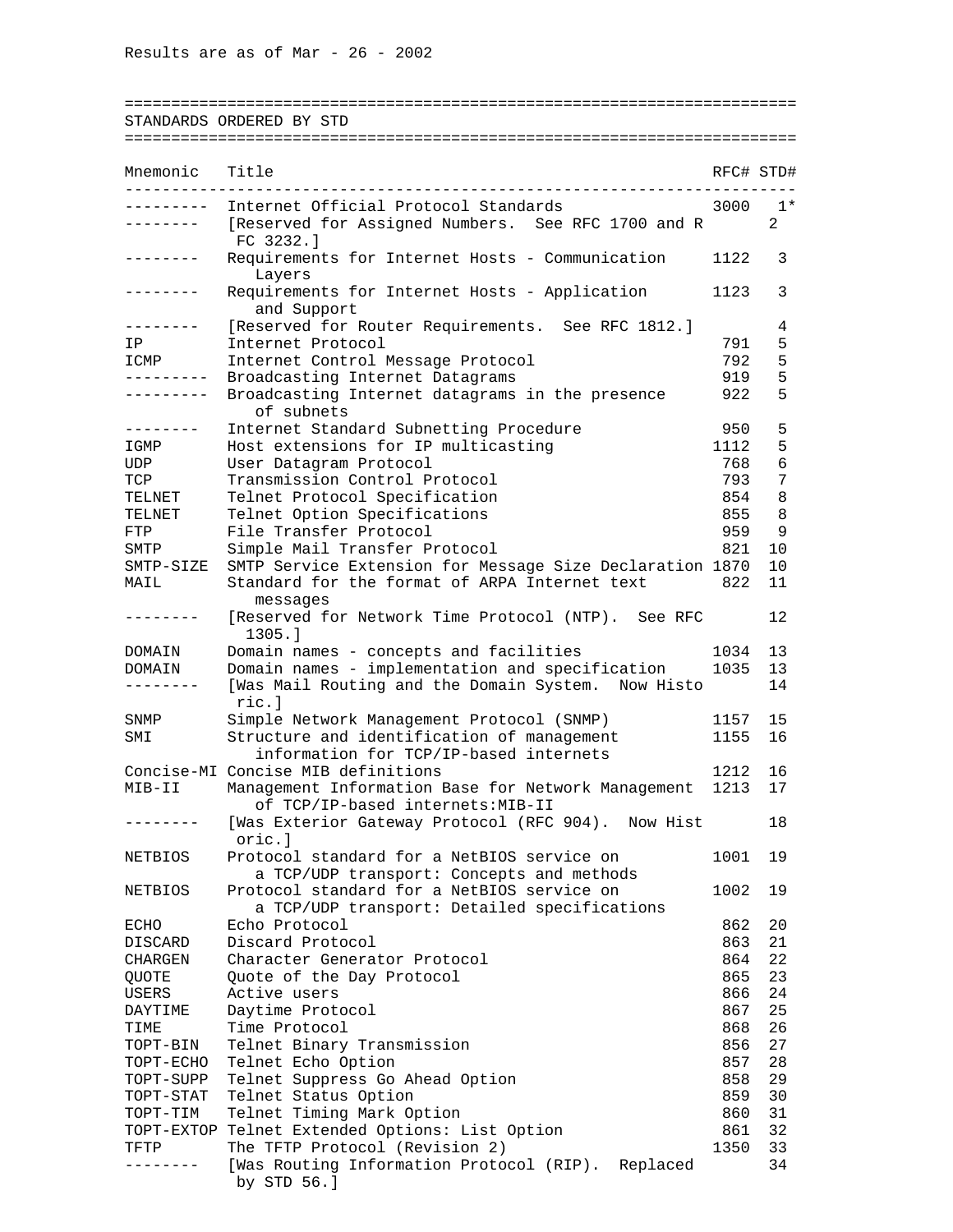| $TP-TCP$                      | ISO transport services on top of the TCP:<br>Version 3                                               | 1006         | 35         |
|-------------------------------|------------------------------------------------------------------------------------------------------|--------------|------------|
| IP-FDDI<br>ARP                | Transmission of IP and ARP over FDDI Networks<br>Ethernet Address Resolution Protocol: Or converting | 1390<br>826  | 36<br>37   |
|                               | network protocol addresses to 48.bit Ethernet<br>address for transmission on Ethernet hardware       |              |            |
| RARP                          | Reverse Address Resolution Protocol<br>IP-ARPA[Was BBN Report 1822 (IMP/Host Interface). Now His     | 903<br>39    | 38         |
| $IP-WB$                       | toric.l<br>Host Access Protocol specification                                                        | 907          | 40         |
| $IP-E$                        | Standard for the transmission of IP datagrams<br>over Ethernet networks                              | 894          | 41         |
| $IP-EE$                       | Standard for the transmission of IP datagrams<br>over experimental Ethernet networks                 | 895          | 42         |
| IP-IEEE                       | Standard for the transmission of IP datagrams<br>over IEEE 802 networks                              | 1042         | 43         |
| $IP-DC$                       | DCN local-network protocols                                                                          | 891          | 44         |
| $IP-HC$                       | Internet Protocol on Network System's HYPERchannel: 1044<br>Protocol specification                   |              | 45         |
| $IP-ARC$                      | Transmitting IP traffic over ARCNET networks                                                         | 1201         | 46         |
| IP-SLIP                       | Nonstandard for transmission of IP datagrams<br>over serial lines: SLIP                              | 1055         | 47         |
|                               | IP-NETBIOS Standard for the transmission of IP datagrams<br>over NetBIOS networks                    | 1088         | 48         |
| IP-IPX                        | Standard for the transmission of 802.2 packets<br>over IPX networks                                  | 1132         | 49         |
| ETHER-MIB                     | Definitions of Managed Objects for the Ethernet-<br>like Interface Types                             | 1643         | 50         |
| PPP                           | The Point-to-Point Protocol (PPP)                                                                    | 1661         | 51         |
| PPP-HDLC                      | PPP in HDLC-like Framing                                                                             | 1662         | 51         |
| IP-SMDS                       | Transmission of IP datagrams over the SMDS Service                                                   | 1209         | 52         |
| POP3                          | Post Office Protocol - Version 3                                                                     | 1939         | 53         |
| OSPF2                         | OSPF Version 2                                                                                       | 2328         | 54         |
| $IP-FR$                       | Multiprotocol Interconnect over Frame Relay                                                          | 2427         | 55         |
| RIP2                          | RIP Version 2                                                                                        | 2453         | 56         |
| RIP2-APP<br>SMI <sub>v2</sub> | RIP Version 2 Protocol Applicability Statement<br>Structure of Management Information Version        | 1722<br>2578 | 57<br>58   |
| CONV-MIB                      | $2$ (SMIv2)<br>Textual Conventions for SMIv2                                                         | 2579         | 58         |
| CONF-MIB                      | Conformance Statements for SMIv2                                                                     | 2580         | 58         |
| RMON-MIB                      | Remote Network Monitoring Management Information<br>Base                                             | 2819         | 59         |
|                               | SMTP-Pipe SMTP Service Extension for Command Pipelining                                              | 2920         | 60         |
|                               | ONE-PASS A One-Time Password System                                                                  | 2289         | 61         |
|                               | STANDARDS ORDERED BY RFC                                                                             |              |            |
|                               |                                                                                                      |              |            |
| Mnemonic                      | Title<br>----------------------------------                                                          |              | STD# RFC#  |
|                               | --------  Internet Official Protocol Standards                                                       |              | $1* 3000*$ |
|                               | SMTP-Pipe SMTP Service Extension for Command Pipelining                                              | 60 -         | 2920       |
| RMON-MIB                      | Remote Network Monitoring Management Information<br>Base                                             | 59           | 2819       |
| CONF-MIB                      | Conformance Statements for SMIv2                                                                     | 58           | 2580       |
| CONV-MIB                      | Textual Conventions for SMIv2                                                                        | 58           | 2579       |
| SMIv2                         | Structure of Management Information Version<br>$2$ (SMI $v2$ )                                       | 58           | 2578       |
| RIP2                          | RIP Version 2                                                                                        | 56           | 2453       |
| $IP-FR$                       | Multiprotocol Interconnect over Frame Relay                                                          | 55           | 2427       |
| OSPF2                         | OSPF Version 2                                                                                       | 54           | 2328       |
| ONE-PASS                      | A One-Time Password System                                                                           | 61           | 2289       |

POP3 Post Office Protocol - Version 3 53 1939 SMTP-SIZE SMTP Service Extension for Message Size Declaration 10 1870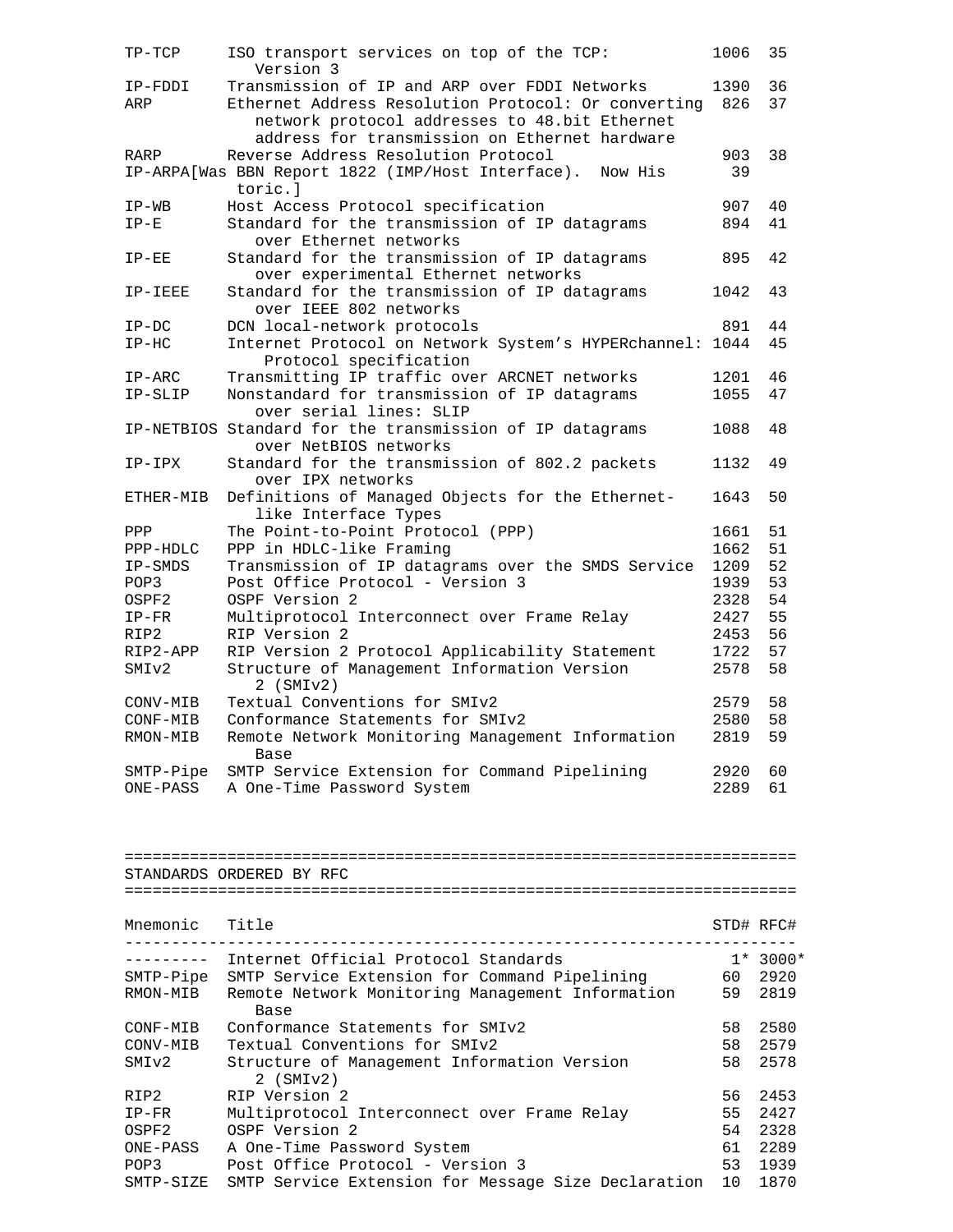| RIP2-APP       | RIP Version 2 Protocol Applicability Statement                                             | 57      | 1722       |
|----------------|--------------------------------------------------------------------------------------------|---------|------------|
| PPP-HDLC       | PPP in HDLC-like Framing                                                                   | 51      | 1662       |
| PPP            | The Point-to-Point Protocol (PPP)                                                          | 51      | 1661       |
| ETHER-MIB      | Definitions of Managed Objects for the Ethernet-<br>like Interface Types                   | 50      | 1643       |
| IP-FDDI        | Transmission of IP and ARP over FDDI Networks                                              | 36      | 1390       |
| TFTP           | The TFTP Protocol (Revision 2)                                                             | 33      | 1350       |
| $MIB-II$       | Management Information Base for Network Management<br>of TCP/IP-based internets: MIB-II    | 17      | 1213       |
|                | Concise-MI Concise MIB definitions                                                         | 16      | 1212       |
| IP-SMDS        | Transmission of IP datagrams over the SMDS Service                                         | 52      | 1209       |
| $IP-ARC$       | Transmitting IP traffic over ARCNET networks                                               | 46      | 1201       |
| SNMP           | Simple Network Management Protocol (SNMP)                                                  | 15      | 1157       |
| SMI            | Structure and identification of management                                                 | 16      | 1155       |
|                | information for TCP/IP-based internets                                                     |         |            |
| $IP-IPX$       | Standard for the transmission of 802.2 packets<br>over IPX networks                        | 49      | 1132       |
| -------        | Requirements for Internet Hosts - Application<br>and Support                               | 3       | 1123       |
|                | Requirements for Internet Hosts - Communication<br>Layers                                  | 3       | 1122       |
| IGMP           | Host extensions for IP multicasting                                                        | 5       | 1112       |
|                | IP-NETBIOS Standard for the transmission of IP datagrams<br>over NetBIOS networks          | 48      | 1088       |
| IP-SLIP        | Nonstandard for transmission of IP datagrams<br>over serial lines: SLIP                    | 47      | 1055       |
| $IP-HC$        | Internet Protocol on Network System's HYPERchannel:<br>Protocol specification              | 45      | 1044       |
| IP-IEEE        | Standard for the transmission of IP datagrams<br>over IEEE 802 networks                    | 43      | 1042       |
| DOMAIN         | Domain names - implementation and specification                                            | 13      | 1035       |
| DOMAIN         | Domain names - concepts and facilities                                                     | 13      | 1034       |
| $TP-TCP$       | ISO transport services on top of the TCP:<br>Version 3                                     | 35      | 1006       |
| <b>NETBIOS</b> | Protocol standard for a NetBIOS service on<br>a TCP/UDP transport: Detailed specifications | 19      | 1002       |
| NETBIOS        | Protocol standard for a NetBIOS service on<br>a TCP/UDP transport: Concepts and methods    | 19      | 1001       |
| FTP            | File Transfer Protocol                                                                     | 9       | 959        |
| --------       | Internet Standard Subnetting Procedure                                                     | 5       | 950        |
| ----------     | Broadcasting Internet datagrams in the presence<br>of subnets                              | 5       | 922        |
|                | Broadcasting Internet Datagrams                                                            | 5       | 919        |
| $IP-WB$        | Host Access Protocol specification                                                         | 40      | 907        |
| RARP           | Reverse Address Resolution Protocol                                                        |         | 903        |
| $IP-EE$        |                                                                                            | 38      |            |
|                | Standard for the transmission of IP datagrams<br>over experimental Ethernet networks       | 42      | 895        |
| $IP-E$         | Standard for the transmission of IP datagrams<br>over Ethernet networks                    | 41      | 894        |
| $IP-DC$        | DCN local-network protocols                                                                | 44      | 891        |
| TIME           | Time Protocol                                                                              | 26      | 868        |
| DAYTIME        | Daytime Protocol                                                                           | 25      | 867        |
| USERS          | Active users                                                                               | 24      | 866        |
| QUOTE          | Quote of the Day Protocol                                                                  | 23      | 865        |
| CHARGEN        | Character Generator Protocol                                                               | 22      | 864        |
| DISCARD        | Discard Protocol                                                                           | 21      | 863        |
| ECHO           | Echo Protocol                                                                              | 20      | 862        |
|                | TOPT-EXTOP Telnet Extended Options: List Option                                            | 32      | 861        |
| TOPT-TIM       | Telnet Timing Mark Option                                                                  | 31      | 860        |
| TOPT-STAT      | Telnet Status Option                                                                       | 30      | 859        |
| TOPT-SUPP      | Telnet Suppress Go Ahead Option                                                            | 29      | 858        |
| TOPT-ECHO      | Telnet Echo Option                                                                         | 28      | 857        |
| TOPT-BIN       | Telnet Binary Transmission                                                                 | 27      | 856        |
| TELNET         | Telnet Option Specifications                                                               | 8       | 855        |
| TELNET<br>ARP  | Telnet Protocol Specification<br>Ethernet Address Resolution Protocol: Or converting       | 8<br>37 | 854<br>826 |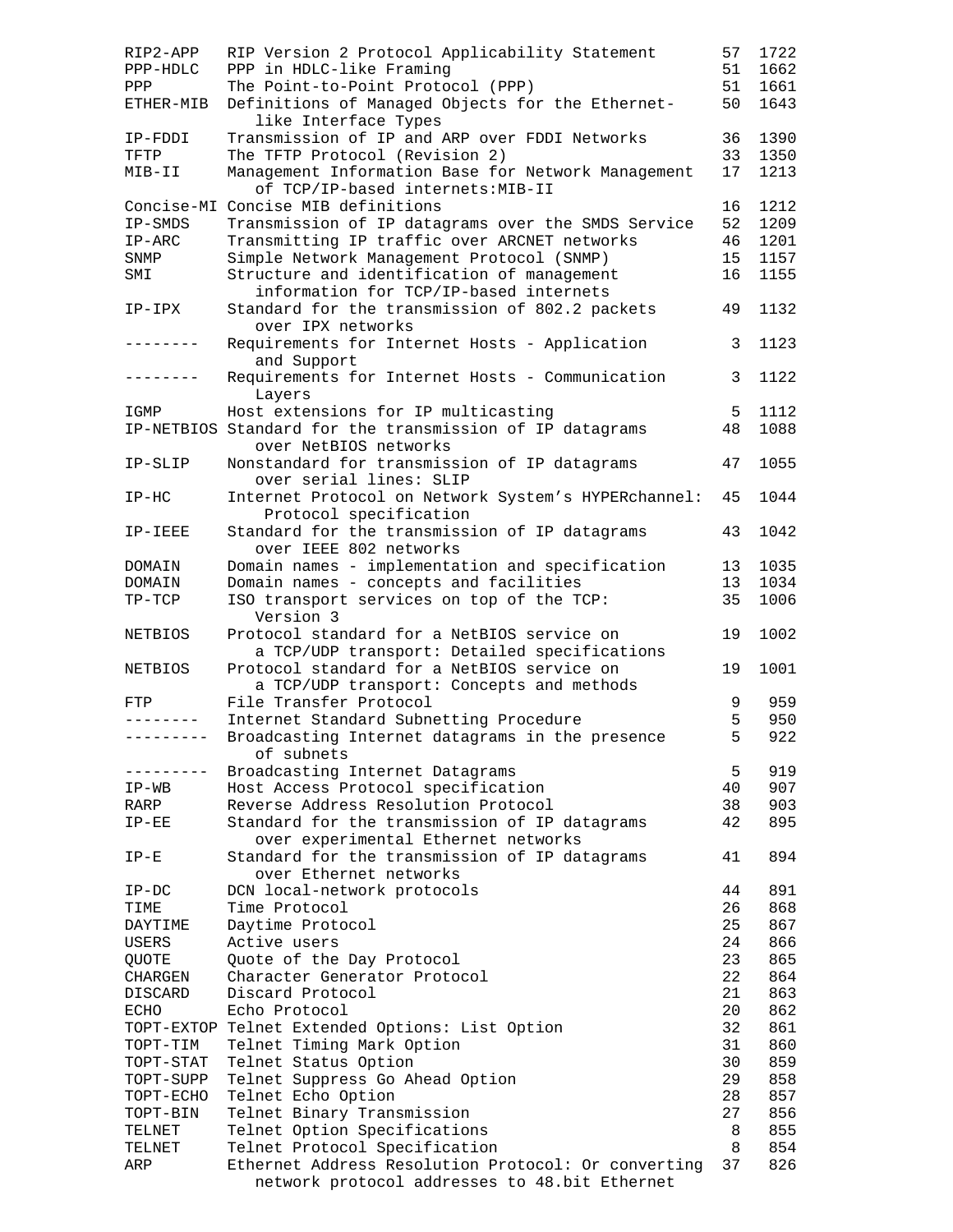|      | address for transmission on Ethernet hardware |     |     |
|------|-----------------------------------------------|-----|-----|
| MAIL | Standard for the format of ARPA Internet text | 11  | 822 |
|      | messages                                      |     |     |
| SMTP | Simple Mail Transfer Protocol                 | 1 O | 821 |
| TCP  | Transmission Control Protocol                 |     | 793 |
| ICMP | Internet Control Message Protocol             | 5.  | 792 |
| ΙP   | Internet Protocol                             | 5.  | 791 |
| UDP  | User Datagram Protocol                        |     | 768 |

|                 | =============================                                                                                  |              |
|-----------------|----------------------------------------------------------------------------------------------------------------|--------------|
| DRAFT STANDARDS |                                                                                                                |              |
|                 |                                                                                                                |              |
|                 |                                                                                                                |              |
| Mnemonic        | Title                                                                                                          | RFC#         |
|                 | (Extensible Markup Language) XML-Signature<br>Syntax and Processing                                            | $3275*$      |
| MINFAX-IM       | Minimal FAX address format in Internet Mail                                                                    | $3192*$      |
| MIN-PSTN        | Minimal GSTN address format in Internet Mail                                                                   | 3191*        |
| RADIUS          | Remote Authentication Dial In User Service (RADIUS)                                                            | 2865         |
|                 | INTERGRMIB The Interfaces Group MIB                                                                            | 2863         |
| -------         | Host Resources MIB                                                                                             | 2790         |
| SNMP            | Definitions of Managed Objects for Extensible<br>SNMP Agents                                                   | $2742*$      |
| --------        | Agent Extensibility (AgentX) Protocol Version 1                                                                | $2741*$      |
| .               | HTTP Authentication: Basic and Digest Access<br>Authentication                                                 | 2617         |
| HTTP            | Hypertext Transfer Protocol -- HTTP/1.1                                                                        | 2616         |
| VACM-SNMP       | View-based Access Control Model (VACM) for<br>the Simple Network Management Protocol (SNMP)                    | 2575         |
|                 | USM-SNMPV3 User-based Security Model (USM) for version<br>3 of the Simple Network Management Protocol (SNMPv3) | 2574         |
| SNMP-APP        | SNMP Applications                                                                                              | 2573         |
| MPD-SNMP        | Message Processing and Dispatching for the<br>Simple Network Management Protocol (SNMP)                        | 2572         |
| ARCH-SNMP       | An Architecture for Describing SNMP Management<br>Frameworks                                                   | 2571         |
| ICMPv6          | Internet Control Message Protocol (ICMPv6)<br>for the Internet Protocol Version 6 (IPv6)                       | 2463         |
|                 | Specification                                                                                                  |              |
| IPV6-AUTO       | IPv6 Stateless Address Autoconfiguration                                                                       | 2462<br>2461 |
| IPV6-ND         | Neighbor Discovery for IP Version 6 (IPv6)                                                                     | 2460         |
| IPV6            | Internet Protocol, Version 6 (IPv6) Specification                                                              |              |
| URI-GEN<br>IARP | Uniform Resource Identifiers (URI): Generic Syntax<br>Inverse Address Resolution Protocol                      | 2396<br>2390 |
| <b>TN3270E</b>  | TN3270 Enhancements                                                                                            | 2355         |
| TFTP-Opt        | TFTP Timeout Interval and Transfer Size Options                                                                | 2349         |
| TFTP-Blk        | TFTP Blocksize Option                                                                                          | 2348         |
| TFTP-Ext        | TFTP Option Extension                                                                                          | 2347         |
| $UTF-8$         | UTF-8, a transformation format of ISO 10646                                                                    | 2279         |
|                 | DHCP-BOOTP DHCP Options and BOOTP Vendor Extensions                                                            | 2132         |
| DHCP            | Dynamic Host Configuration Protocol                                                                            | 2131         |
| FRAME-MIB       | Management Information Base for Frame Relay<br>DTEs Using SMIv2                                                | 2115         |
| IP-HIPPI        | IP over HIPPI                                                                                                  | 2067         |
| MIME-CONF       | Multipurpose Internet Mail Extensions (MIME)                                                                   | 2049         |
|                 | Part Five: Conformance Criteria and Examples                                                                   |              |
| MIME-MSG        | MIME (Multipurpose Internet Mail Extensions)<br>Part Three: Message Header Extensions for                      | 2047         |
|                 | Non-ASCII Text<br>MIME-MEDIA Multipurpose Internet Mail Extensions (MIME)<br>Part Two: Media Types             | 2046         |
| MIME            | Multipurpose Internet Mail Extensions (MIME)<br>Part One: Format of Internet Message Bodies                    | 2045         |
| PPP-CHAP        | PPP Challenge Handshake Authentication Protocol (CHAP)                                                         | 1994         |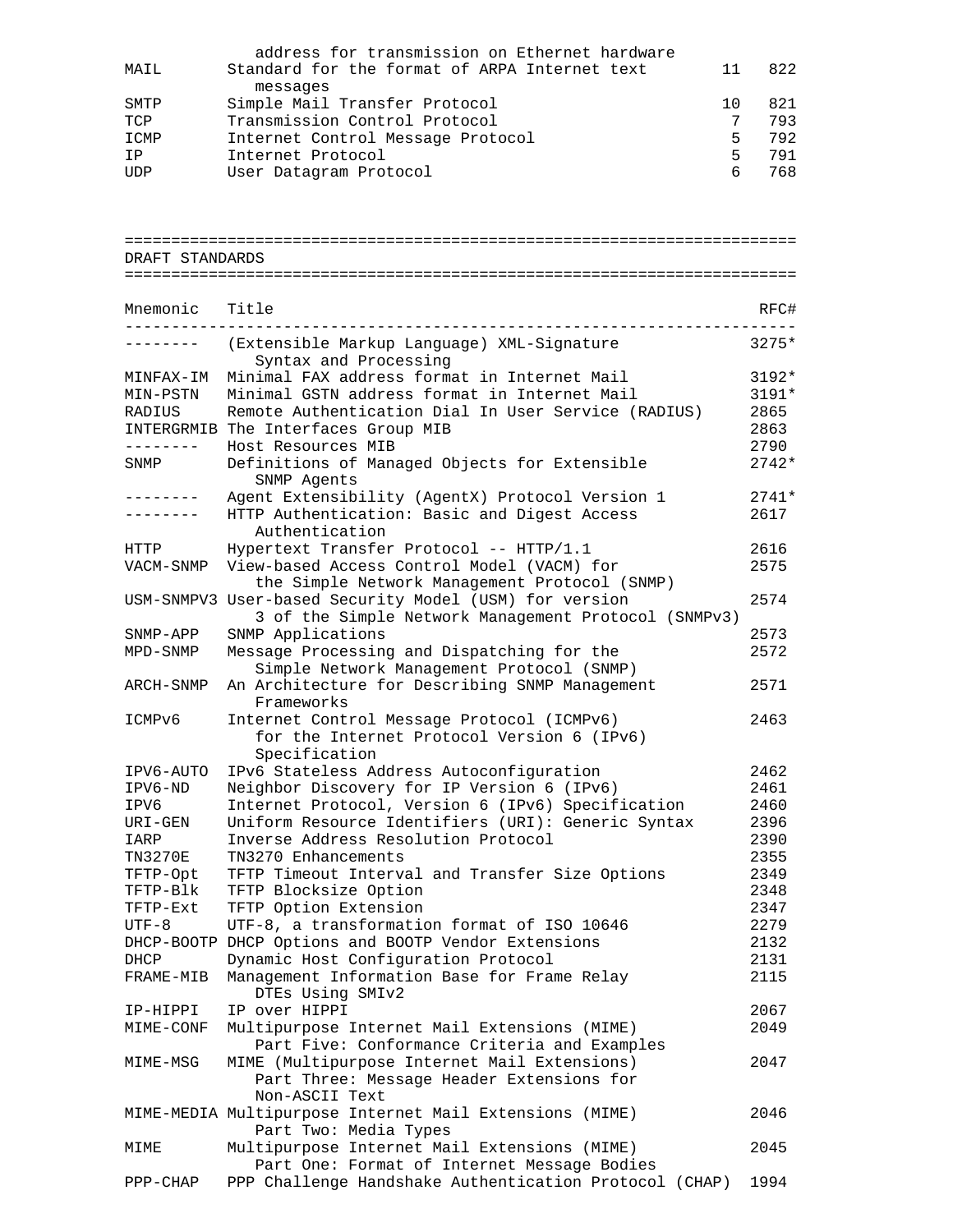| $PPP-MP$<br>PPP-LINK | The PPP Multilink Protocol (MP)<br>PPP Link Quality Monitoring<br>SNMPv2-MIB Management Information Base for Version 2                       | 1990<br>1989<br>1907 |
|----------------------|----------------------------------------------------------------------------------------------------------------------------------------------|----------------------|
| TRANS-MIB            | of the Simple Network Management Protocol (SNMPv2)<br>Transport Mappings for Version 2 of the Simple<br>Network Management Protocol (SNMPv2) | 1906                 |
| OPS-MIB              | Protocol Operations for Version 2 of the Simple<br>Network Management Protocol (SNMPv2)                                                      | 1905                 |
| CON-MD5              | The Content-MD5 Header Field                                                                                                                 | 1864                 |
| OSPF-MIB             | OSPF Version 2 Management Information Base                                                                                                   | 1850                 |
| XDR                  | XDR: External Data Representation Standard                                                                                                   | 1832                 |
| . <u>.</u> .         | The String Representation of Standard Attribute<br>Syntaxes                                                                                  | 1778                 |
| --------             | Lightweight Directory Access Protocol                                                                                                        | 1777                 |
| $BGP-4-APP$          | Application of the Border Gateway Protocol<br>in the Internet                                                                                | 1772                 |
| $BGP-4$              | A Border Gateway Protocol 4 (BGP-4)                                                                                                          | 1771                 |
| PPP-DNCP             | The PPP DECnet Phase IV Control Protocol (DNCP)                                                                                              | 1762                 |
| 802.5-MIB            | IEEE 802.5 MIB using SMIv2                                                                                                                   | 1748                 |
| RIP2-MIB             | RIP Version 2 MIB Extension                                                                                                                  | 1724                 |
| SIP-MIB              | Definitions of Managed Objects for SMDS Interfaces<br>using SMIv2                                                                            | 1694                 |
|                      | Definitions of Managed Objects for Parallel-<br>printer-like Hardware Devices using SMIv2                                                    | 1660                 |
| --------             | Definitions of Managed Objects for RS-232-<br>like Hardware Devices using SMIv2                                                              | 1659                 |
| .                    | Definitions of Managed Objects for Character<br>Stream Devices using SMIv2                                                                   | 1658                 |
| $BGP-4-MIB$          | Definitions of Managed Objects for the Fourth<br>Version of the Border Gateway Protocol (BGP-<br>4) using SMIv2                              | 1657                 |
| . – – – – – – –      | SMTP Service Extension for 8bit-MIMEtransport                                                                                                | 1652                 |
| OSI-NSAP             | Guidelines for OSI NSAP Allocation in the Internet                                                                                           | 1629                 |
|                      | ISO-TS-ECH An Echo Function for CLNP (ISO 8473)                                                                                              | 1575                 |
|                      | DECNET-MIB DECnet Phase IV MIB Extensions                                                                                                    | 1559                 |
| ---------            | Clarifications and Extensions for the Bootstrap<br>Protocol                                                                                  | 1542                 |
|                      | DHCP-BOOTP Interoperation Between DHCP and BOOTP                                                                                             | 1534                 |
|                      | BRIDGE-MIB Definitions of Managed Objects for Bridges                                                                                        | 1493                 |
| $IP-X.25$            | Multiprotocol Interconnect on X.25 and ISDN<br>in the Packet Mode                                                                            | 1356                 |
| NTPV3                | Network Time Protocol (Version 3) Specification,<br>Implementation                                                                           | 1305                 |
| FINGER               | The Finger User Information Protocol                                                                                                         | 1288                 |
| IP-MTU               | Path MTU discovery                                                                                                                           | 1191                 |
| $- - - - - - -$      | Proposed Standard for the Transmission of<br>IP Datagrams over FDDI Networks                                                                 | 1188                 |
| TOPT-LINE            | Telnet Linemode Option                                                                                                                       | 1184                 |
| NICNAME              | NICNAME/WHOIS                                                                                                                                | 954                  |
| <b>BOOTP</b>         | Bootstrap Protocol                                                                                                                           | 951                  |
|                      |                                                                                                                                              |                      |
| PROPOSED STANDARDS   |                                                                                                                                              |                      |
|                      |                                                                                                                                              |                      |
| Mnemonic Title       |                                                                                                                                              | RFC#                 |
|                      | Versioning Extensions to WebDAV (Web Distributed                                                                                             | $3253*$              |

| Authoring and Versioning)                                      |         |
|----------------------------------------------------------------|---------|
| An Expedited Forwarding PHB (Per-Hop Behavior)                 | 3246*   |
| Definitions of Managed Objects for Scheduling Management 3231* |         |
| Operations                                                     |         |
| Instance Digests in HTTP                                       | $3230*$ |
| Delta encoding in HTTP                                         | $3229*$ |
| DNSSEC and IPv6 A6 aware server/resolver message               | $3226*$ |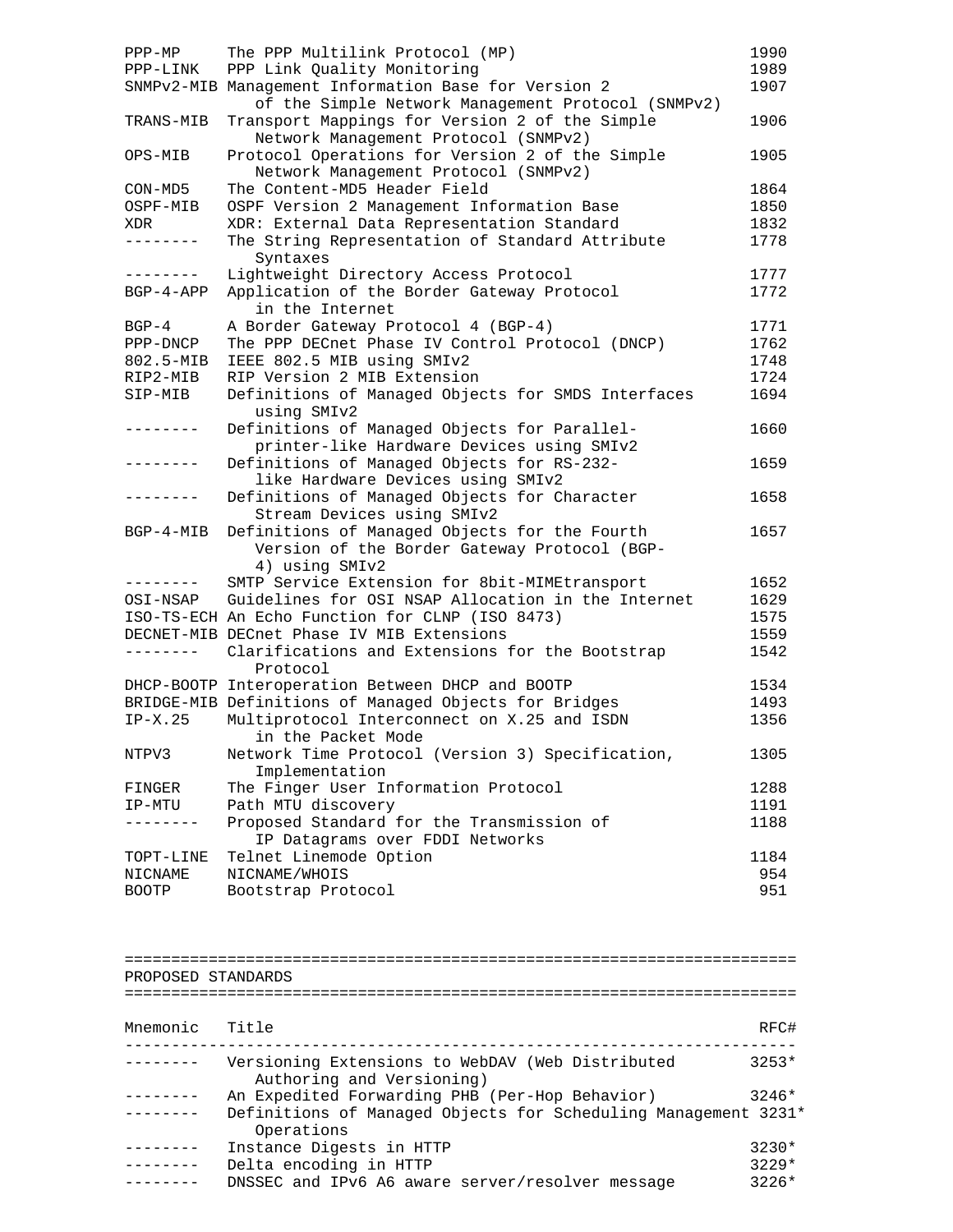|                        | size requirements                                                        |                  |
|------------------------|--------------------------------------------------------------------------|------------------|
|                        | Indicating Resolver Support of DNSSEC                                    | $3225*$          |
| SLP                    | Vendor Extensions for Service Location Protocol,                         | $3224*$          |
|                        | Version 2                                                                |                  |
|                        | MOBILEIPSU IP Mobility Support for IPv4                                  | 3220*            |
|                        | Telephony Routing over IP (TRIP)                                         | 3219*            |
| --------               | LSP Modification Using CR-LDP                                            | 3214*            |
| . – – – – – – –        | Constraint-Based LSP Setup using LDP                                     | 3212*            |
| --------               | Password-based Encryption for CMS                                        | $3211*$          |
| . <u>.</u><br>.        | RSVP-TE: Extensions to RSVP for LSP Tunnels                              | $3209*$<br>3207* |
|                        | SMTP Service Extension for Secure SMTP over Transport<br>Layer Security  |                  |
| ت کا کا کا کا کا کا    | The SYS and AUTH POP Response Codes                                      | $3206*$          |
| --------               | MIME media types for ISUP and QSIG Objects                               | 3204*            |
| --------               | Definitions of Managed Objects for Frame Relay                           | $3202*$          |
|                        | Service Level Definitions                                                |                  |
| --------               | Definitions of Managed Objects for Circuit to Interface 3201*            |                  |
|                        | Translation                                                              |                  |
| .                      | Reliable Delivery for syslog                                             | $3195*$          |
|                        | Securing L2TP using IPsec                                                | $3193*$          |
| . <u>.</u>             | RTP Payload Format for 12-bit DAT Audio and 20-                          | $3190*$          |
|                        | and 24-bit Linear Sampled Audio                                          |                  |
| .<br>- - - - - - - -   | RTP Payload Format for DV (IEC 61834) Video                              | 3189*            |
| . <u>.</u> .           | Reuse of CMS Content Encryption Keys<br>Identity Representation for RSVP | 3185<br>3182*    |
| . <u>.</u> .           | Signaled Preemption Priority Policy Element                              | $3181*$          |
| --------               | Aggregation of RSVP for IPv4 and IPv6 Reservations                       | 3175             |
| IPCOMP                 | IP Payload Compression Protocol (IPComp)                                 | 3173             |
| . <u>.</u> .           | The Addition of Explicit Congestion Notification                         | 3168             |
|                        | (ECN) to IP                                                              |                  |
| .                      | Definitions of Managed Objects for the Delegation                        | 3165             |
|                        | of Management Scripts                                                    |                  |
|                        | RADIUS and IPv6                                                          | 3162             |
| TSA                    | Internet X.509 Public Key Infrastructure Time-Stamp                      | 3161             |
|                        | Protocol (TSP)                                                           |                  |
| PIB                    | Structure of Policy Provisioning Information (SPPI)                      | 3159             |
| MIME-PGP               | MIME Security with OpenPGP                                               | 3156             |
| --------<br>. <u>.</u> | PPP Multiplexing<br>Transmission of IPv6 Packets over IEEE 1394 Networks | 3153<br>3146     |
| --------               | L2TP Disconnect Cause Information                                        | 3145             |
| --------               | Remote Monitoring MIB Extensions for Interface                           | 3144             |
|                        | Parameters Monitoring                                                    |                  |
| - - - - - - - -        | Per Hop Behavior Identification Codes                                    | 3140             |
|                        | The Congestion Manager                                                   | 3124             |
| --------               | Extensions to IPv6 Neighbor Discovery for Inverse                        | 3122             |
|                        | Discovery Specification                                                  |                  |
| --------               | A More Loss-Tolerant RTP Payload Format for MP3 Audio                    | 3119             |
| .                      | Authentication for DHCP Messages                                         | 3118             |
| . _ _ _ _ _ _ _        | Mobile IP Vendor/Organization-Specific Extensions                        | 3115             |
|                        | Service Location Protocol Modifications for IPv6                         | 3111             |
| . _ _ _ _ _ _ _        | RSA/SHA-1 SIGs and RSA KEYs in the Domain Name                           | 3110             |
| -------                | System (DNS)<br>Conventions for the use of the Session Description       | 3108             |
|                        | Protocol (SDP) for ATM Bearer Connections                                |                  |
| SDP                    | Carrying Label Information in BGP-4                                      | 3107             |
| RSVP                   | RSVP Cryptographic Authentication -- Updated Message                     | 3097             |
|                        | Type Value                                                               |                  |
| . <u>.</u> .           | RObust Header Compression (ROHC): Framework and                          | 3095             |
|                        | four profiles                                                            |                  |
|                        | DNS Security Extension Clarification on Zone Status                      | 3090             |
| COPS-PR                | COPS Usage for Policy Provisioning (COPS-PR)                             | 3084             |
|                        | Mapping the BEEP Core onto TCP                                           | 3081             |
| BEEP                   | The Blocks Extensible Exchange Protocol Core                             | 3080             |
|                        | A Link-Layer Tunneling Mechanism for Unidirectional                      | 3077             |
|                        | Links<br>DHC Load Balancing Algorithm                                    | 3074             |
| L2TP-FR                | Layer Two Tunneling Protocol (L2TP) over Frame Relay                     | 3070             |
|                        |                                                                          |                  |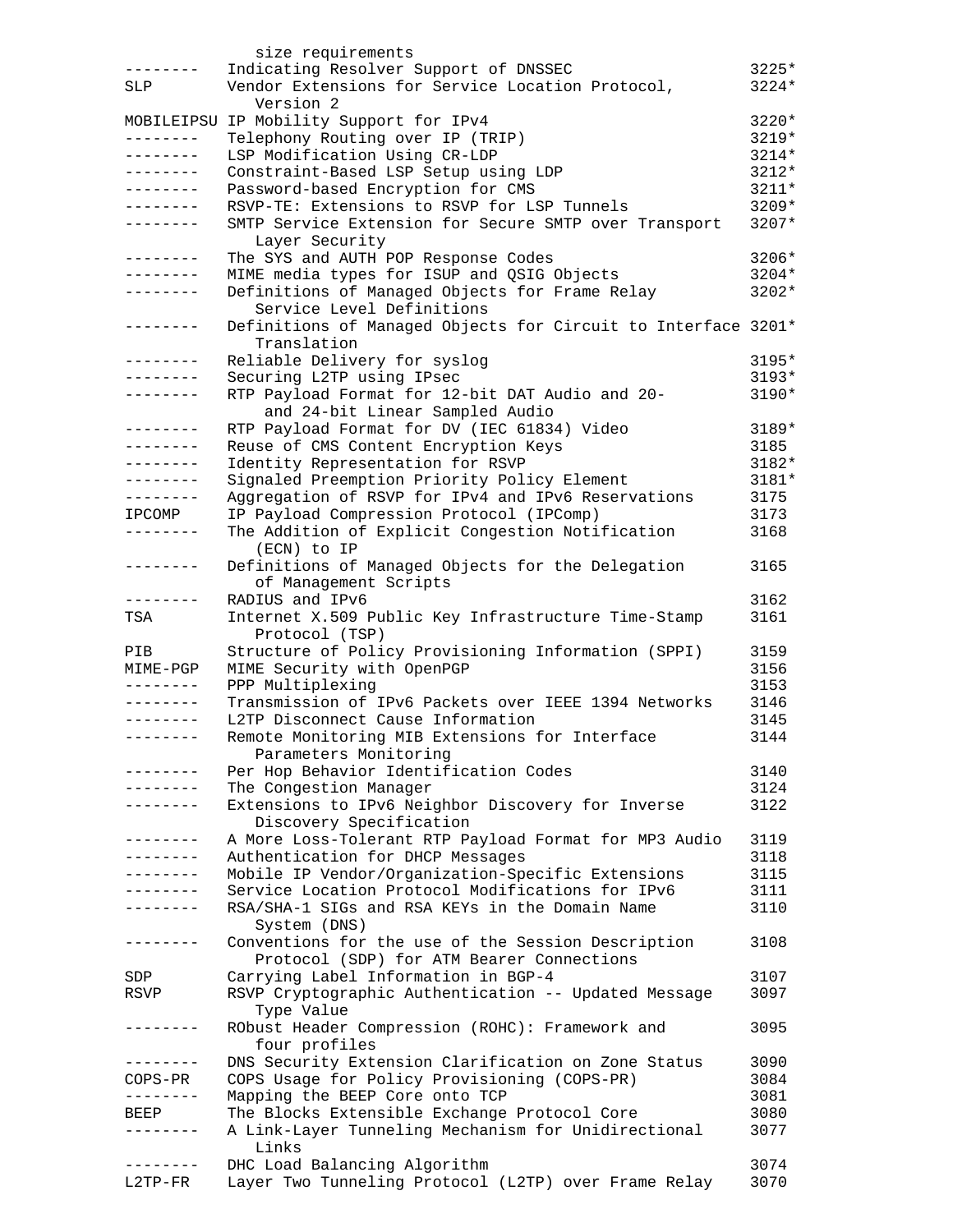| --------          | An Anycast Prefix for 6to4 Relay Routers                        | 3068 |
|-------------------|-----------------------------------------------------------------|------|
| BGP-ASC           | Autonomous System Confederations for BGP                        | 3065 |
| ---------         | LDAP Password Modify Extended Operation                         | 3062 |
| CIM               | Policy Core Information Model -- Version 1 Specification3060    |      |
| SLPv2             | Attribute List Extension for the Service Location               | 3059 |
|                   | Protocol                                                        |      |
| .                 | ISDN Q.921-User Adaptation Layer                                | 3057 |
|                   |                                                                 |      |
| --------          | Connection of IPv6 Domains via IPv4 Clouds                      | 3056 |
| --------          | Management Information Base for the PINT Services               | 3055 |
|                   | Architecture                                                    |      |
| --------          | TN3270E Service Location and Session Balancing                  | 3049 |
| ---------         | RTP Payload Format for ITU-T Recommendation G.722.1             | 3047 |
| --------          | DHCP Relay Agent Information Option                             | 3046 |
| --------          | Enhancing TCP's Loss Recovery Using Limited Transmit            | 3042 |
| --------          | Privacy Extensions for Stateless Address Autoconfiguration 3041 |      |
|                   | in IPv6                                                         |      |
| --------          | Internet X.509 Public Key Infrastructure Qualified              | 3039 |
|                   | Certificates Profile                                            |      |
| ---------         | VCID Notification over ATM link for LDP                         | 3038 |
| --------          | LDP Specification                                               | 3036 |
| --------          | MPLS using LDP and ATM VC Switching                             | 3035 |
| $- - - - - - - -$ | Use of Label Switching on Frame Relay Networks                  | 3034 |
|                   |                                                                 |      |
|                   | Specification                                                   |      |
| --------          | The Assignment of the Information Field and Protocol            | 3033 |
|                   | Identifier in the Q.2941 Generic Identifier                     |      |
|                   | and Q.2957 User-to-user Signaling for the Internet Protocol     |      |
| $- - - - - - - -$ | MPLS Label Stack Encoding                                       | 3032 |
| MPLS              | Multiprotocol Label Switching Architecture                      | 3031 |
| --------          | SMTP Service Extensions for Transmission of Large               | 3030 |
|                   | and Binary MIME Messages                                        |      |
| ---------         | Sieve: A Mail Filtering Language                                | 3028 |
| ---------         | Reverse Tunneling for Mobile IP, revised                        | 3024 |
| --------          | XML Media Types                                                 | 3023 |
| ---------         | Using 31-Bit Prefixes on IPv4 Point-to-Point Links              | 3021 |
| --------          | Definitions of Managed Objects for Monitoring and               | 3020 |
|                   |                                                                 |      |
|                   | Controlling the UNI/NNI Multilink Frame Relay Function          |      |
| --------          | IP Version 6 Management Information Base for The                | 3019 |
|                   | Multicast Listener Discovery Protocol                           |      |
| .                 | XML DTD for Roaming Access Phone Book                           | 3017 |
| --------          | RTP Payload Format for MPEG-4 Audio/Visual Streams              | 3016 |
| MEGACO            | Megaco Protocol Version 1.0                                     | 3015 |
|                   | Notification Log MIB                                            | 3014 |
| -------           | Mobile IPv4 Challenge/Response Extensions                       | 3012 |
| --------          | The IPv4 Subnet Selection Option for DHCP                       | 3011 |
| NFSv4             | NFS version 4 Protocol                                          | 3010 |
| .                 | Registration of parityfec MIME types                            | 3009 |
| DNSSEC            | Domain Name System Security (DNSSEC) Signing Authority          | 3008 |
| --------          | Secure Domain Name System (DNS) Dynamic Update                  | 3007 |
| .                 | Integrated Services in the Presence of Compressible             | 3006 |
|                   |                                                                 |      |
| --------          | Flows                                                           |      |
|                   | The User Class Option for DHCP                                  | 3004 |
| . <u>.</u> .      | The audio/mpeg Media Type                                       | 3003 |
| . <u>.</u>        | Specification of the Null Service Type                          | 2997 |
| --------          | Format of the RSVP DCLASS Object                                | 2996 |
|                   | Computing TCP's Retransmission Timer                            | 2988 |
|                   | Registration of Charset and Languages Media Features            | 2987 |
|                   | Taqs                                                            |      |
| . <i>.</i> .      | Use of the CAST-128 Encryption Algorithm in CMS                 | 2984 |
| . <u>.</u>        | Distributed Management Expression MIB                           | 2982 |
| . <u>.</u> .      | Event MIB                                                       | 2981 |
| - - - - - - - -   | The SIP INFO Method                                             | 2976 |
| --------          | IMAP4 ID extension                                              | 2971 |
| --------          | HTTP State Management Mechanism                                 | 2965 |
| --------          | RSVP Refresh Overhead Reduction Extensions                      | 2961 |
|                   | Stream Control Transmission Protocol                            | 2960 |
|                   |                                                                 | 2959 |
|                   | Real-Time Transport Protocol Management Information             |      |
|                   | Base                                                            |      |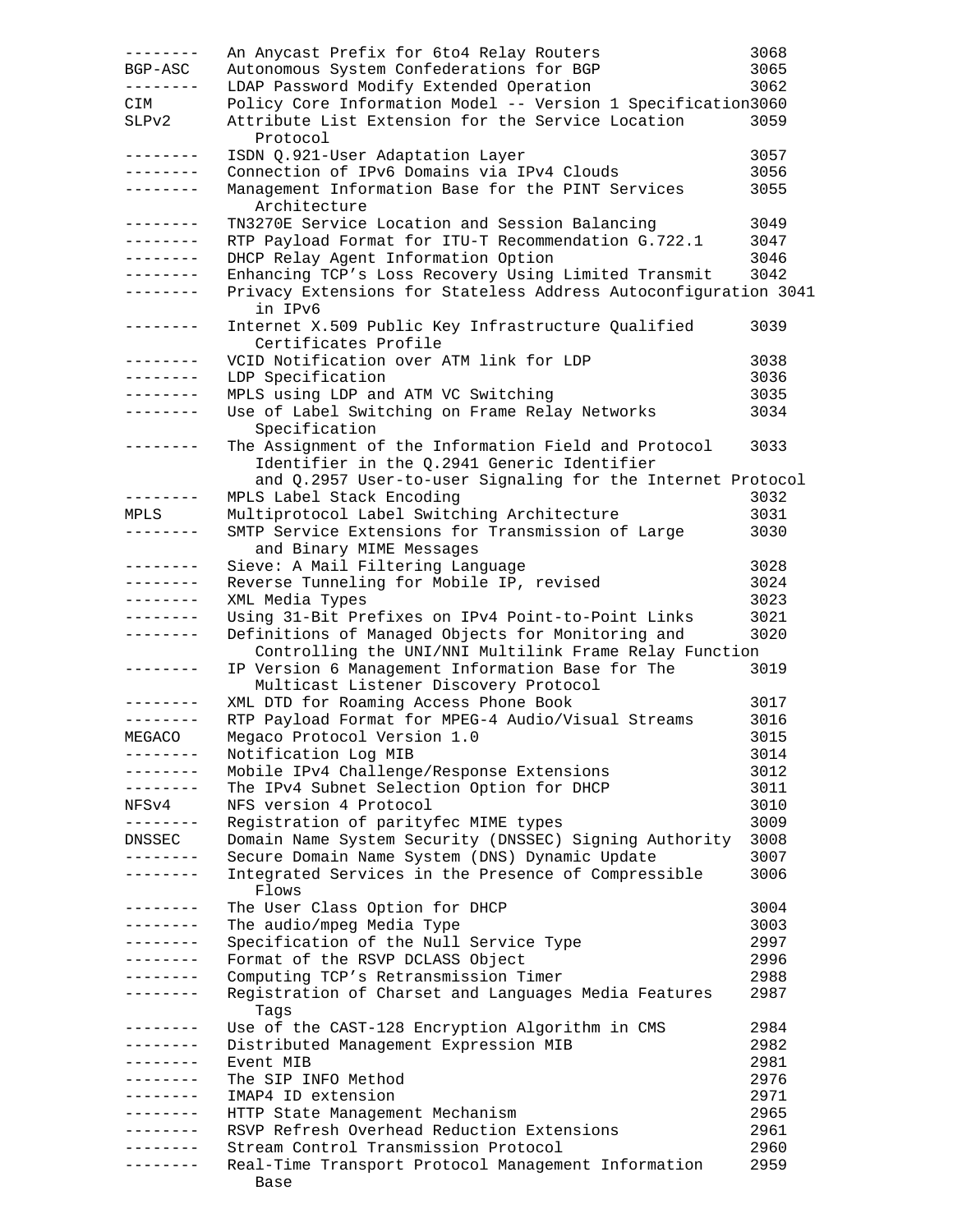| $- - - - - - - -$ | Definitions of Managed Objects for Monitoring and<br>Controlling the Frame Relay/ATM PVC Service | 2955 |
|-------------------|--------------------------------------------------------------------------------------------------|------|
|                   | Interworking Function                                                                            |      |
| FR-MIB            | Definitions of Managed Objects for Frame Relay Service                                           | 2954 |
| --------          | Telnet Encryption: CAST-128 64 bit Cipher Feedback                                               | 2950 |
| ________          | Telnet Encryption: CAST-128 64 bit Output Feedback                                               | 2949 |
| --------          | Telnet Encryption: DES3 64 bit Output Feedback                                                   | 2948 |
| --------          | Telnet Encryption: DES3 64 bit Cipher Feedback                                                   | 2947 |
| --------          | Telnet Data Encryption Option                                                                    | 2946 |
| --------          | The SRP Authentication and Key Exchange System                                                   | 2945 |
| --------          | Telnet Authentication: SRP                                                                       | 2944 |
| . – – – – – – –   | TELNET Authentication Using DSA                                                                  | 2943 |
| --------          | Telnet Authentication: Kerberos Version 5                                                        | 2942 |
|                   |                                                                                                  | 2941 |
| TOPT-AUTH         | Telnet Authentication Option                                                                     |      |
| --------          | Definitions of Managed Objects for Common Open                                                   | 2940 |
|                   | Policy Service (COPS) Protocol Clients                                                           |      |
| --------          | Identifying Composite Media Features                                                             | 2938 |
| --------          | The Name Service Search Option for DHCP                                                          | 2937 |
| IOTP-HTTP         | Internet Open Trading Protocol (IOTP) HTTP Supplement                                            | 2935 |
| ---------         | Internet Group Management Protocol MIB                                                           | 2933 |
| --------          | IPv4 Multicast Routing MIB                                                                       | 2932 |
| --------          | DNS Request and Transaction Signatures (SIG(0)s)                                                 | 2931 |
| TKEY-RR           | Secret Key Establishment for DNS (TKEY RR)                                                       | 2930 |
| --------          | Definitions of Managed Objects for Remote Ping,                                                  | 2925 |
|                   | Traceroute, and Lookup Operations                                                                |      |
| --------          | List-Id: A Structured Field and Namespace for the                                                | 2919 |
|                   | Identification of Mailing Lists                                                                  |      |
| --------          |                                                                                                  | 2918 |
|                   | Route Refresh Capability for BGP-4                                                               |      |
| --------          | E.164 number and DNS                                                                             | 2916 |
| NAPTR             | The Naming Authority Pointer (NAPTR) DNS Resource                                                | 2915 |
|                   | Record                                                                                           |      |
| --------          | MIME Content Types in Media Feature Expressions                                                  | 2913 |
| --------          | Indicating Media Features for MIME Content                                                       | 2912 |
| IPP-M-S           | Internet Printing Protocol/1.1: Model and Semantics                                              | 2911 |
| $IPP-E-T$         | Internet Printing Protocol/1.1: Encoding and Transport                                           | 2910 |
|                   | MADCAP Multicast Scope Nesting State Option                                                      | 2907 |
| RMON-MIB          | Remote Network Monitoring MIB Protocol Identifier                                                | 2895 |
|                   | Reference                                                                                        |      |
| --------          | Router Renumbering for IPv6                                                                      | 2894 |
|                   | TRANS-IPV6 Transition Mechanisms for IPv6 Hosts and Routers                                      | 2893 |
| --------          | LDAP Control Extension for Server Side Sorting                                                   | 2891 |
|                   | of Search Results                                                                                |      |
|                   | Key and Sequence Number Extensions to GRE                                                        | 2890 |
|                   |                                                                                                  |      |
| SACK              | An Extension to the Selective Acknowledgement (SACK)                                             | 2883 |
|                   | Option for TCP                                                                                   |      |
| .                 | Content Feature Schema for Internet Fax (V2)                                                     | 2879 |
| $PPP-BCP$         | PPP Bridging Control Protocol (BCP)                                                              | 2878 |
| .                 | Diffie-Hellman Proof-of-Possession Algorithms                                                    | 2875 |
| -------           | DNS Extensions to Support IPv6 Address Aggregation                                               | 2874 |
|                   | and Renumbering                                                                                  |      |
| . - - - - - - -   | TCP Processing of the IPv4 Precedence Field                                                      | 2873 |
| -------           | Application and Sub Application Identity Policy                                                  | 2872 |
|                   | Element for Use with RSVP                                                                        |      |
| -------           | The Inverted Stack Table Extension to the Interfaces                                             | 2864 |
|                   | Group MIB                                                                                        |      |
| --------          | RTP Payload Format for Real-Time Pointers                                                        | 2862 |
| MEXT-BGP4         | Multiprotocol Extensions for BGP-4                                                               | 2858 |
| $- - - - - - -$   | The Use of HMAC-RIPEMD-160-96 within ESP and AH                                                  | 2857 |
|                   |                                                                                                  |      |
| --------          | Textual Conventions for Additional High Capacity                                                 | 2856 |
|                   | Data Types                                                                                       |      |
| $- - - - - - - -$ | DHCP for IEEE 1394                                                                               | 2855 |
| --------          | Generic Security Service API Version 2 : Java Bindings                                           | 2853 |
| --------          | Deliver By SMTP Service Extension                                                                | 2852 |
| $- - - - - - - -$ | Textual Conventions for Internet Network Addresses                                               | 2851 |
| LDIF              | The LDAP Data Interchange Format (LDIF) - Technical                                              | 2849 |
|                   | Specification                                                                                    |      |
|                   | The PINT Service Protocol: Extensions to SIP and                                                 | 2848 |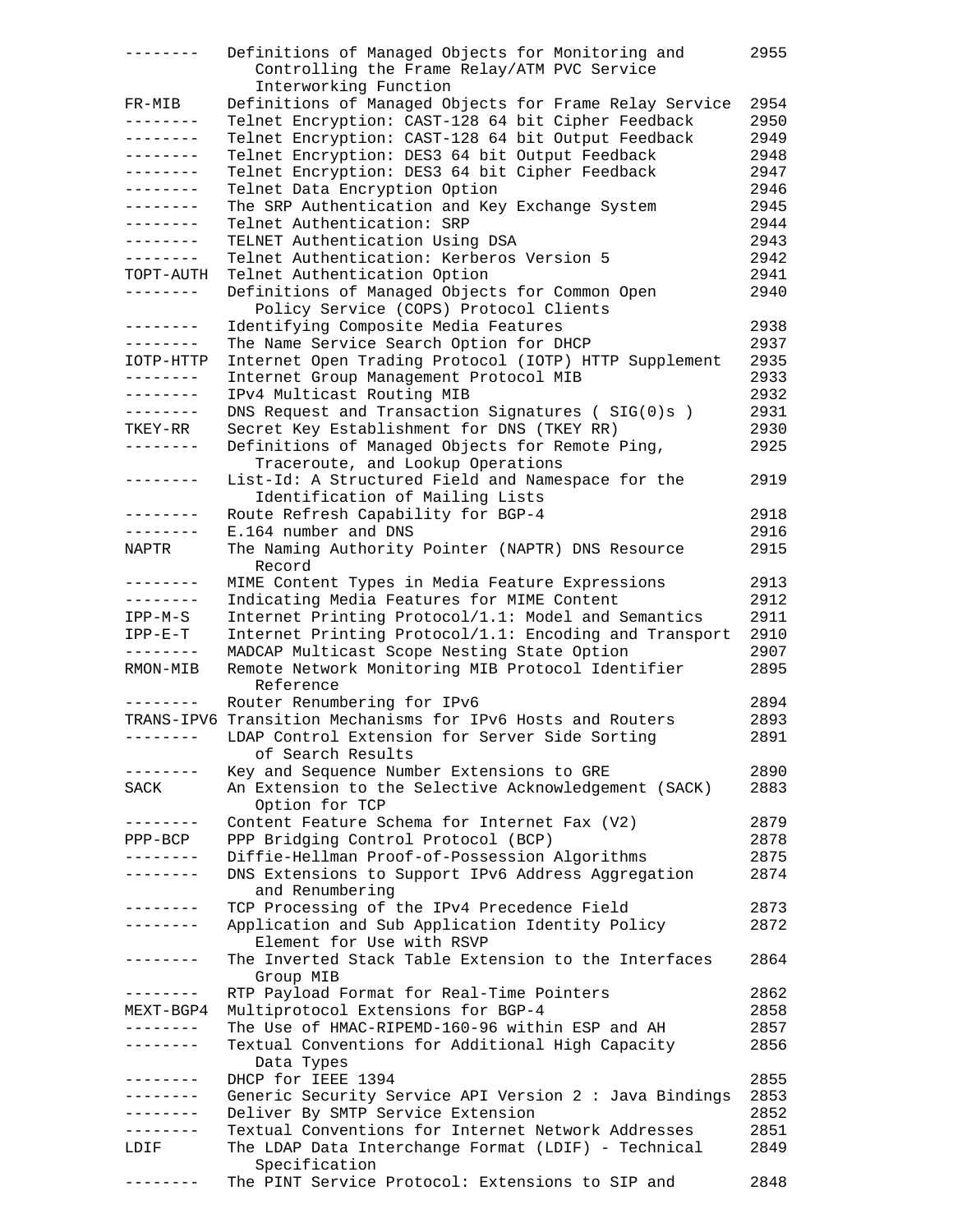|                     | SDP for IP Access to Telephone Call Services                                            |              |
|---------------------|-----------------------------------------------------------------------------------------|--------------|
| LIPKEY              | LIPKEY - A Low Infrastructure Public Key Mechanism                                      | 2847         |
|                     | Using SPKM                                                                              |              |
| --------            | GSTN Address Element Extensions in E-mail Services                                      | 2846         |
| TSIG                | Secret Key Transaction Authentication for DNS (TSIG)                                    | 2845         |
| --------            | Capabilities Advertisement with BGP-4                                                   | 2842         |
| --------            | Definitions of Managed Objects for the Fabric Element                                   | 2837         |
|                     | in Fibre Channel Standard                                                               |              |
| GSN                 | IP and ARP over HIPPI-6400 (GSN)                                                        | 2835         |
| --------            | ARP and IP Broadcast over HIPPI-800                                                     | 2834         |
| ---------           | RTP Payload for DTMF Digits, Telephony Tones and                                        | 2833         |
|                     | Telephony Signals                                                                       |              |
| --------            | Using Digest Authentication as a SASL Mechanism                                         | 2831         |
| LDAP                | Lightweight Directory Access Protocol (v3): Extension                                   | 2830         |
|                     | for Transport Layer Security                                                            |              |
| --------            | Authentication Methods for LDAP                                                         | 2829         |
| MAIL                | Internet Message Format                                                                 | 2822*        |
| SMTP                | Simple Mail Transfer Protocol                                                           | 2821*        |
| . <u>.</u> .        | Integrated Service Mappings on IEEE 802 Networks                                        | 2815         |
| --------            | SBM (Subnet Bandwidth Manager): A Protocol for                                          | 2814         |
|                     | RSVP-based Admission Control over IEEE 802-                                             |              |
|                     | style networks                                                                          |              |
| --------            | URLs for Telephone Calls                                                                | 2806         |
| . <u>.</u> .        | Certificate Management Messages over CMS                                                | 2797         |
| . <u>.</u>          |                                                                                         |              |
|                     | BGP Route Reflection - An Alternative to Full Mesh                                      | 2796         |
| --------            | IBGP                                                                                    |              |
|                     | Mobile IP Network Access Identifier Extension for IPv4                                  | 2794         |
| --------            | RTP Payload for Text Conversation                                                       | 2793         |
| --------            | Mail Monitoring MIB                                                                     | 2789         |
| --------            | Network Services Monitoring MIB                                                         | 2788         |
|                     | Definitions of Managed Objects for the Virtual                                          | 2787         |
|                     | Router Redundancy Protocol                                                              |              |
| GRE                 | Generic Routing Encapsulation (GRE)                                                     | 2784         |
| DNS-SRV             |                                                                                         | 2782         |
|                     | A DNS RR for specifying the location of services                                        |              |
|                     | (DNS SRV)                                                                               |              |
| MZAP                | Multicast-Scope Zone Announcement Protocol (MZAP)                                       | 2776         |
| RPSL                |                                                                                         | 2769         |
| NAT-PT              | Routing Policy System Replication<br>Network Address Translation - Protocol Translation | 2766         |
|                     | $(NAT-PT)$                                                                              |              |
| SIIT                |                                                                                         | 2765         |
| --------            | Stateless IP/ICMP Translation Algorithm (SIIT)                                          | 2750         |
| --------            | RSVP Extensions for Policy Control                                                      |              |
|                     | COPS usage for RSVP                                                                     | 2749         |
| COPS                | The COPS (Common Open Policy Service) Protocol                                          | 2748         |
| --------            | RSVP Cryptographic Authentication                                                       | 2747         |
| --------            | RSVP Operation Over IP Tunnels                                                          | 2746         |
| --------            | RSVP Diagnostic Messages                                                                | 2745         |
| --------            | Generic Security Service API Version 2 : C-bindings                                     | 2744         |
|                     | Generic Security Service Application Program Interface                                  | 2743         |
|                     | Version 2, Update 1                                                                     |              |
| $- - - - - - - - -$ | OSPF for IPv6                                                                           | 2740         |
| --------            | Calendar Attributes for vCard and LDAP                                                  | 2739         |
| . <i>.</i> .        | Corrections to "A Syntax for Describing Media Feature                                   | 2738         |
|                     | Sets"                                                                                   |              |
| --------            | Entity MIB (Version 2)                                                                  | 2737         |
| . _ _ _ _ _ _ _     | NHRP Support for Virtual Private Networks                                               | 2735         |
| . <u>.</u> .        | IPv4 over IEEE 1394                                                                     | 2734         |
| . _ _ _ _ _ _ _     | An RTP Payload Format for Generic Forward Error                                         | 2733         |
|                     | Correction                                                                              |              |
| --------            | Format for Literal IPv6 Addresses in URL's                                              | 2732         |
| MADCAP              |                                                                                         | 2730         |
|                     | Multicast Address Dynamic Client Allocation Protocol<br>(MADCAP)                        |              |
| . <u>.</u>          |                                                                                         | 2728         |
|                     | The Transmission of IP Over the Vertical Blanking                                       |              |
| --------            | Interval of a Television Signal                                                         |              |
| --------            | PGP Authentication for RIPE Database Updates                                            | 2726         |
|                     | Routing Policy System Security                                                          | 2725         |
| TLS                 | Traffic Flow Measurement: Meter MIB<br>Addition of Kerberos Cipher Suites to Transport  | 2720<br>2712 |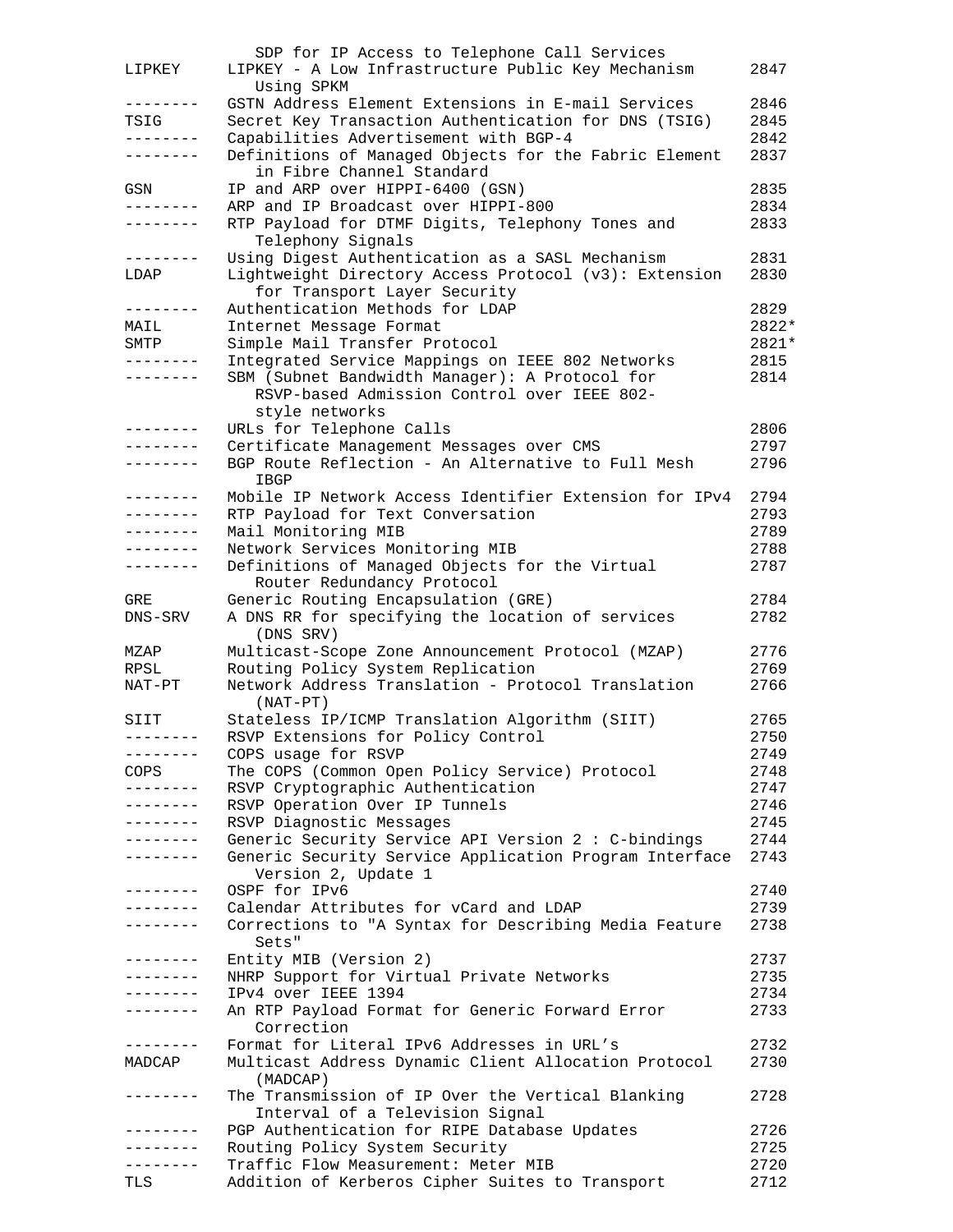|                   | Layer Security (TLS)                                                                      |      |
|-------------------|-------------------------------------------------------------------------------------------|------|
| ---------         | IPv6 Router Alert Option                                                                  | 2711 |
| MLD-IPv6          | Multicast Listener Discovery (MLD) for IPv6                                               | 2710 |
| --------          | Integrated Services Mappings for Low Speed Networks                                       | 2688 |
| --------          | PPP in a Real-time Oriented HDLC-like Framing                                             | 2687 |
| --------          | The Multi-Class Extension to Multi-Link PPP                                               | 2686 |
| VPNI              | Virtual Private Networks Identifier                                                       | 2685 |
| --------          | Multiprotocol Encapsulation over ATM Adaptation                                           | 2684 |
|                   | Layer 5                                                                                   |      |
| ---------         | A Round-trip Delay Metric for IPPM                                                        | 2681 |
| . <u>.</u>        | A One-way Packet Loss Metric for IPPM                                                     | 2680 |
| .                 | A One-way Delay Metric for IPPM                                                           | 2679 |
| IPPM-MET          | IPPM Metrics for Measuring Connectivity                                                   | 2678 |
| NHRP-MIB          | Definitions of Managed Objects for the NBMA Next                                          | 2677 |
|                   | Hop Resolution Protocol (NHRP)                                                            |      |
| . <u>.</u>        | IPv6 Jumbograms                                                                           | 2675 |
| --------          | Definitions of Managed Objects for Bridges with                                           | 2674 |
|                   | Traffic Classes, Multicast Filtering and Virtual                                          |      |
|                   | LAN Extensions                                                                            |      |
| DNS               | Binary Labels in the Domain Name System                                                   | 2673 |
| $- - - - - - - -$ | Non-Terminal DNS Name Redirection                                                         | 2672 |
| EDNS0             | Extension Mechanisms for DNS (EDNS0)                                                      | 2671 |
| . <u>.</u> .      | Radio Frequency (RF) Interface Management Information                                     | 2670 |
|                   | Base for MCNS/DOCSIS compliant RF interfaces                                              |      |
| . <u>.</u>        | DOCSIS Cable Device MIB Cable Device Management                                           | 2669 |
|                   | Information Base for DOCSIS compliant Cable                                               |      |
|                   | Modems and Cable Modem Termination Systems                                                |      |
| MAU-MIB           | Definitions of Managed Objects for IEEE 802.3 Medium                                      | 2668 |
|                   | Attachment Units (MAUs)                                                                   |      |
| -------           | IP Tunnel MIB                                                                             | 2667 |
| --------          | Definitions of Managed Objects for the Ethernet-                                          | 2665 |
|                   | like Interface Types                                                                      |      |
| --------          | Definitions of Managed Objects for the ADSL Lines                                         | 2662 |
| L2TP              | Layer Two Tunneling Protocol "L2TP"                                                       | 2661 |
| . _ _ _ _ _ _ _   | RTP Payload Format for PureVoice(tm) Audio                                                | 2658 |
| . <u>.</u> .      |                                                                                           | 2653 |
| $- - - - - - - -$ | CIP Transport Protocols                                                                   | 2652 |
|                   | MIME Object Definitions for the Common Indexing<br>Protocol (CIP)                         |      |
| CIP               |                                                                                           | 2651 |
|                   | The Architecture of the Common Indexing Protocol (CIP)<br>The Text/Plain Format Parameter | 2646 |
|                   |                                                                                           |      |
| ODMR-SMTP         | ON-DEMAND MAIL RELAY (ODMR) SMTP with Dynamic IP<br>Addresses                             | 2645 |
|                   |                                                                                           |      |
| .                 | Internationalization of the File Transfer Protocol                                        | 2640 |
|                   | Enhanced Security Services for S/MIME                                                     | 2634 |
| .                 | S/MIME Version 3 Message Specification                                                    | 2633 |
| . <u>.</u> .      | S/MIME Version 3 Certificate Handling                                                     | 2632 |
| .                 | Diffie-Hellman Key Agreement Method                                                       | 2631 |
| . <u>.</u> .      | Cryptographic Message Syntax                                                              | 2630 |
| . <u>.</u>        | IP and ARP over Fibre Channel                                                             | 2625 |
| .                 | NFS Version 2 and Version 3 Security Issues and                                           | 2623 |
|                   | the NFS Protocol's Use of RPCSEC_GSS and Kerberos V5                                      |      |
| RPSL              | Routing Policy Specification Language (RPSL)                                              | 2622 |
|                   | RADIUS Authentication Server MIB                                                          | 2619 |
| -------           | RADIUS Authentication Client MIB                                                          | 2618 |
| .                 | PPP over SONET/SDH                                                                        | 2615 |
| --------          | Remote Network Monitoring MIB Extensions for Switched                                     | 2613 |
|                   | Networks Version 1.0                                                                      |      |
| . <u>.</u> .      | DHCP Options for Service Location Protocol                                                | 2610 |
| . <u>.</u> .      | Service Templates and Service: Schemes                                                    | 2609 |
| . <u>.</u> .      | Directory Server Monitoring MIB                                                           | 2605 |
| --------          | ILMI-Based Server Discovery for NHRP                                                      | 2603 |
| .                 | ILMI-Based Server Discovery for MARS                                                      | 2602 |
| . <u>.</u>        | ILMI-Based Server Discovery for ATMARP                                                    | 2601 |
| . - - - - - - -   | An Expedited Forwarding PHB                                                               | 2598 |
| . <u>.</u>        | Assured Forwarding PHB Group                                                              | 2597 |
|                   | Use of Language Codes in LDAP                                                             | 2596 |
|                   | Using TLS with IMAP, POP3 and ACAP                                                        | 2595 |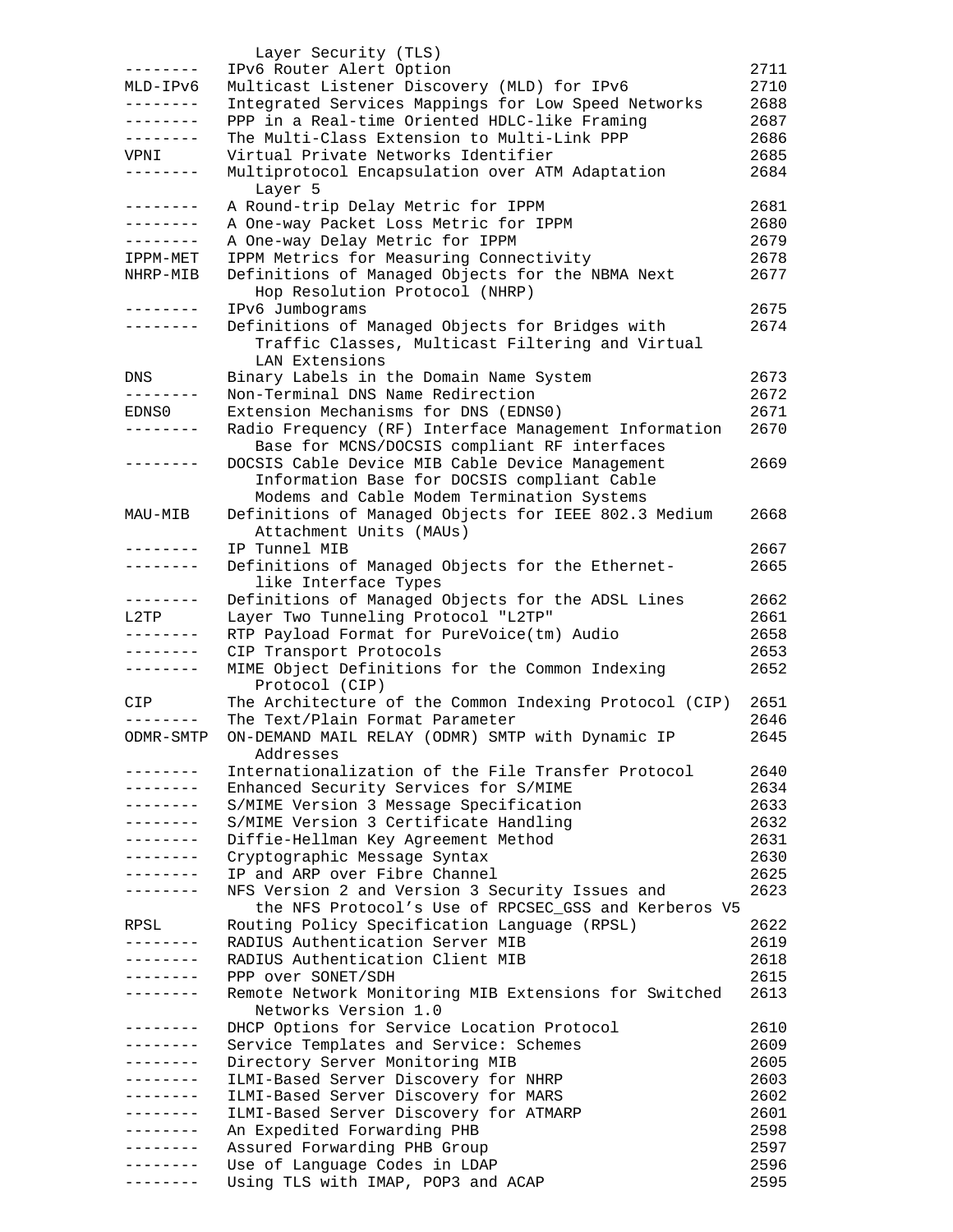| --------        | Definitions of Managed Objects for WWW Services<br>Transmission of IPv6 Packets over Frame Relay Networks<br>Specification       | 2594<br>2590 |
|-----------------|----------------------------------------------------------------------------------------------------------------------------------|--------------|
| LDAPv3          | Lightweight Directory Access Protocol (v3): Extensions<br>for Dynamic Directory Services                                         | 2589         |
| . _ _ _ _ _ _ _ | Internet X.509 Public Key Infrastructure LDAPv2 Schema                                                                           | 2587         |
| --------        | Internet X.509 Public Key Infrastructure Operational<br>Protocols: FTP and HTTP                                                  | 2585         |
| --------        | Definitions of Managed Objects for APPN/HPR in<br>IP Networks                                                                    | 2584         |
| TCP-CC          | TCP Congestion Control                                                                                                           | 2581         |
| SNMP            | Coexistence between Version 1, Version 2, and Version<br>3 of the Internet-standard Network Management<br>Framework              | 2576         |
| APP-MIB         | Application Management MIB                                                                                                       | 2564         |
|                 | DHCP Option to Disable Stateless Auto-Configuration<br>in IPv4 Clients                                                           | 2563         |
|                 | TN2370E-RT Definitions of Protocol and Managed Objects for<br>TN3270E Response Time Collection Using SMIv2<br>$(TN3270E-RT-MIB)$ | 2562         |
| --------        | Base Definitions of Managed Objects for TN3270E<br>Using SMIv2                                                                   | 2561         |
| PKIX            | X.509 Internet Public Key Infrastructure Online<br>Certificate Status Protocol - OCSP                                            | 2560         |
| --------        | Internet X.509 Public Key Infrastructure Operational<br>Protocols - LDAPv2                                                       | 2559         |
| - - - - - - - - | Definitions of Managed Objects for the SONET/SDH<br>Interface Type                                                               | 2558         |
| MHTML           | MIME Encapsulation of Aggregate Documents, such<br>as HTML (MHTML)                                                               | 2557         |
| --------        | SMTP Service Extension for Authentication                                                                                        | 2554         |
| ---------       | Use of BGP-4 Multiprotocol Extensions for IPv6<br>Inter-Domain Routing                                                           | 2545         |
| SIP             | SIP: Session Initiation Protocol                                                                                                 | 2543         |
| DHK-DNS         | Storage of Diffie-Hellman Keys in the Domain Name<br>System (DNS)                                                                | 2539         |
| SC-DNS          | Storing Certificates in the Domain Name System (DNS)<br>DSA KEYs and SIGs in the Domain Name System (DNS)                        | 2538<br>2536 |
|                 | DNS-SECEXT Domain Name System Security Extensions                                                                                | 2535         |
| --------        | Media Features for Display, Print, and Fax                                                                                       | 2534         |
| --------        | A Syntax for Describing Media Feature Sets                                                                                       | 2533         |
| --------        | Extended Facsimile Using Internet Mail                                                                                           | 2532         |
|                 | Indicating Supported Media Features Using Extensions<br>to DSN and MDN                                                           | 2530         |
|                 | Transmission of IPv6 over IPv4 Domains without<br>Explicit Tunnels                                                               | 2529         |
|                 | Reserved IPv6 Subnet Anycast Addresses                                                                                           | 2526         |
| WEBDAV          | HTTP Extensions for Distributed Authoring -- WEBDAV                                                                              | 2518         |
|                 | ATM-MIBMAN Definitions of Managed Objects for ATM Management                                                                     | 2515         |
|                 | ATM-TC-OID Definitions of Textual Conventions and OBJECT-IDENTITIES 2514<br>for ATM Management                                   |              |
| - - - - - - -   | Managed Objects for Controlling the Collection<br>and Storage of Accounting Information for<br>Connection-Oriented Networks      | 2513         |
| --------        | Accounting Information for ATM Networks                                                                                          | 2512         |
|                 | X.509-CRMF Internet X.509 Certificate Request Message Format                                                                     | 2511         |
| PKICMP          | Internet X.509 Public Key Infrastructure Certificate<br>Management Protocols                                                     | 2510         |
| IPCOM-PPP       | IP Header Compression over PPP                                                                                                   | 2509         |
|                 | Compressing IP/UDP/RTP Headers for Low-Speed Serial<br>Links                                                                     | 2508         |
| . <u>.</u> .    | IP Header Compression                                                                                                            | 2507         |
| --------        | Transmission of IPv6 Packets over ARCnet Networks                                                                                | 2497         |
|                 | DS3-E3-MIB Definitions of Managed Object for the DS3/E3 Interface<br>Type                                                        | 2496         |
|                 | Definitions of Managed Objects for the DS1, E1,<br>DS2 and E2 Interface Types                                                    | 2495         |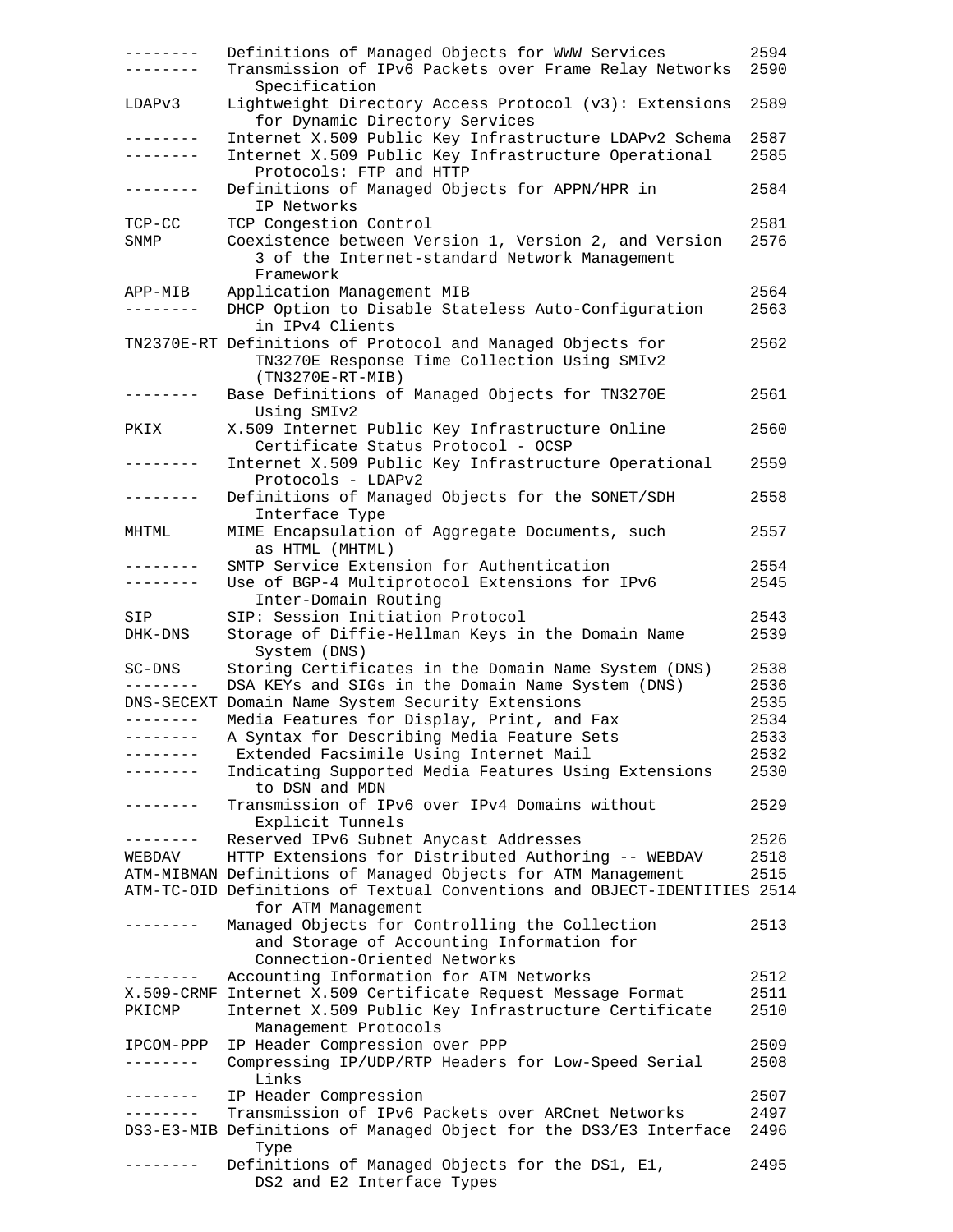| --------            | Definitions of Managed Objects for the DS0 and<br>DS0 Bundle Interface Type                   | 2494 |
|---------------------|-----------------------------------------------------------------------------------------------|------|
|                     | Textual Conventions for MIB Modules Using Performance<br>History Based on 15 Minute Intervals | 2493 |
|                     | IPV6ATMNET IPV6 over ATM Networks                                                             | 2492 |
| IPv6-NBMA           | IPv6 over Non-Broadcast Multiple Access (NBMA)                                                | 2491 |
|                     | networks                                                                                      |      |
| NAI                 | The Network Access Identifier                                                                 | 2486 |
| --------            | DHCP Option for The Open Group's User Authentication                                          | 2485 |
|                     | Protocol                                                                                      |      |
| ---------           | PPP LCP Internationalization Configuration Option                                             | 2484 |
| --------            | Gateways and MIME Security Multiparts                                                         | 2480 |
| . _ _ _ _ _ _ _     | The Simple and Protected GSS-API Negotiation Mechanism                                        | 2478 |
| $- - - - - - - -$   | Message Submission                                                                            | 2476 |
| --------            | Definition of the Differentiated Services Field                                               | 2474 |
|                     | (DS Field) in the IPv4 and IPv6 Headers                                                       |      |
| --------            | Generic Packet Tunneling in IPv6 Specification                                                | 2473 |
| IPv6-PPP            | IP Version 6 over PPP                                                                         | 2472 |
| --------            | Transmission of IPv6 Packets over Token Ring Networks                                         | 2470 |
| --------            | Transmission of IPv6 Packets over FDDI Networks                                               | 2467 |
|                     | ICMPv6-MIB Management Information Base for IP Version 6: ICMPv6<br>Group                      | 2466 |
| --------            | Management Information Base for IP Version 6: Textual                                         | 2465 |
|                     | Conventions and General Group                                                                 |      |
| .                   | Transmission of IPv6 Packets over Ethernet Networks                                           | 2464 |
| $- - - - - - - - -$ | Internet X.509 Public Key Infrastructure Certificate                                          | 2459 |
|                     | and CRL Profile                                                                               |      |
| EBN-MIB             | Definitions of Managed Objects for Extended Border<br>Node                                    | 2457 |
| --------            | Definitions of Managed Objects for APPN TRAPS                                                 | 2456 |
| APPN-MIB            | Definitions of Managed Objects for APPN                                                       | 2455 |
|                     | IP Version 6 Management Information Base for the                                              | 2454 |
|                     | User Datagram Protocol                                                                        |      |
| --------            | IP Version 6 Management Information Base for the                                              | 2452 |
|                     | Transmission Control Protocol                                                                 |      |
| --------            | The ESP CBC-Mode Cipher Algorithms                                                            | 2451 |
| $POP3 - EXT$        | POP3 Extension Mechanism                                                                      | 2449 |
| IMIP                | iCalendar Message-Based Interoperability Protocol                                             | 2447 |
|                     | (iMIP)                                                                                        |      |
| ITIP                | iCalendar Transport-Independent Interoperability                                              | 2446 |
|                     | Protocol (iTIP) Scheduling Events, BusyTime,                                                  |      |
|                     | To-dos and Journal Entries                                                                    |      |
| ICALENDAR           | Internet Calendaring and Scheduling Core Object                                               | 2445 |
|                     | Specification (iCalendar)                                                                     |      |
| OTP-SASL            | The One-Time-Password SASL Mechanism                                                          | 2444 |
| . <u>.</u> .        | OpenPGP Message Format                                                                        | 2440 |
| -------             | BGP Route Flap Damping                                                                        | 2439 |
| . <u>.</u> .        | RTP Payload Format for JPEG-compressed Video                                                  | 2435 |
| .                   | RTP Payload Format for BT.656 Video Encoding                                                  | 2431 |
| -------             | RTP Payload Format for the 1998 Version of ITU-                                               | 2429 |
|                     | T Rec. H.263 Video (H.263+)                                                                   |      |
| --------            | FTP Extensions for IPv6 and NATs                                                              | 2428 |
|                     | MIME-VCARD vCard MIME Directory Profile                                                       | 2426 |
| TXT-DIR             | A MIME Content-Type for Directory Information                                                 | 2425 |
| CONT-DUR            | Content Duration MIME Header Definition                                                       | 2424 |
| MIME-VPIM           | VPIM Voice Message MIME Sub-type Registration                                                 | 2423 |
|                     | MIME-ADPCM Toll Quality Voice - 32 kbit/s ADPCM MIME Sub-type                                 | 2422 |
|                     | Registration                                                                                  |      |
| MIME-VP2            | Voice Profile for Internet Mail - version 2                                                   | 2421 |
| 3DESE               | The PPP Triple-DES Encryption Protocol (3DESE)                                                | 2420 |
| DESE-bis            | The PPP DES Encryption Protocol, Version 2 (DESE-bis)                                         | 2419 |
| -------             | Definitions of Managed Objects for Multicast over                                             | 2417 |
|                     | UNI 3.0/3.1 based ATM Networks                                                                |      |
| ---------           | The NULL Encryption Algorithm and Its Use With IPsec                                          | 2410 |
| IKE                 | The Internet Key Exchange (IKE)                                                               | 2409 |
| ISAKMP              | Internet Security Association and Key Management                                              | 2408 |
|                     | Protocol (ISAKMP)                                                                             |      |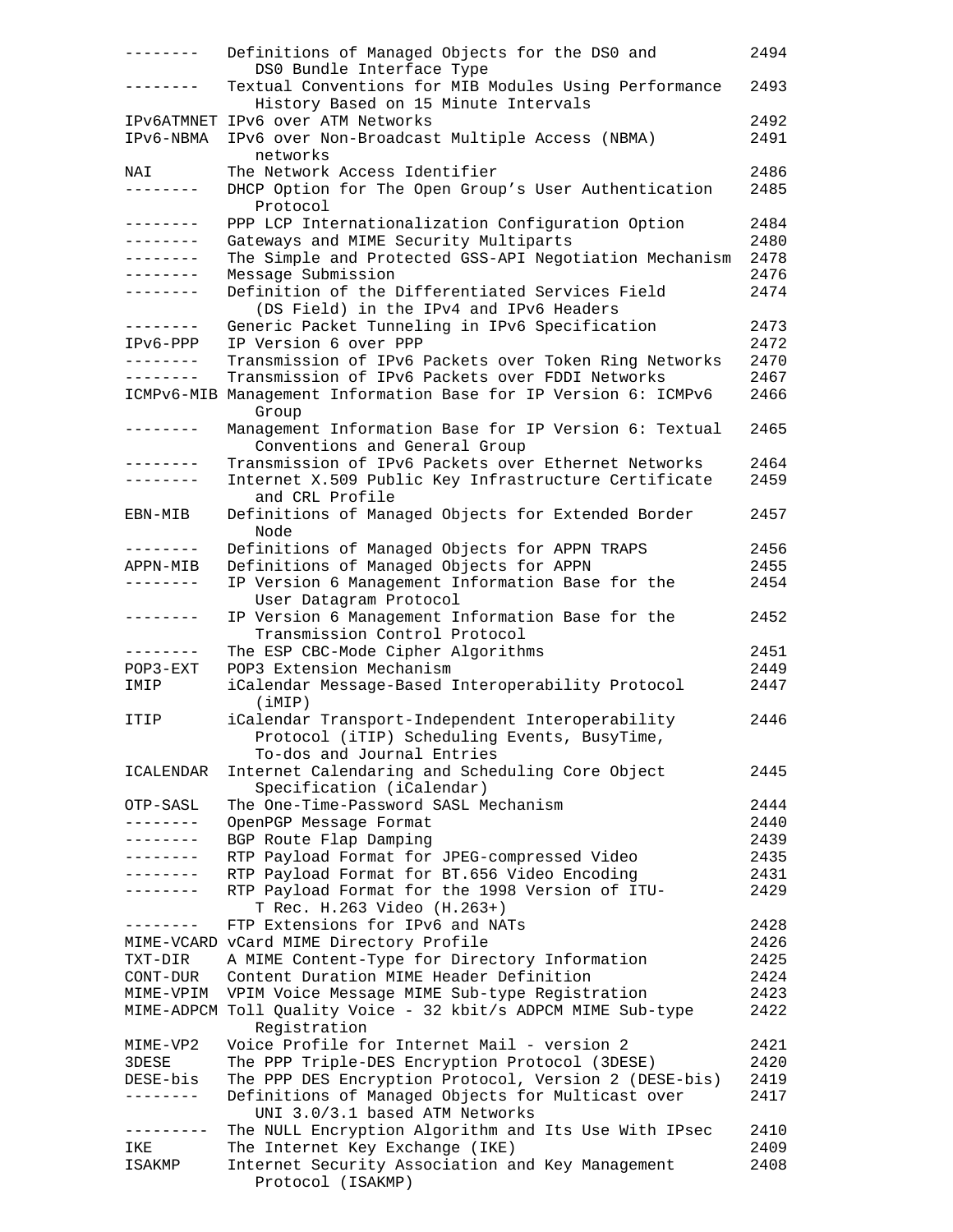| ISAKMPSEC  | The Internet IP Security Domain of Interpretation               | 2407 |
|------------|-----------------------------------------------------------------|------|
|            | for ISAKMP                                                      |      |
| ESP        | IP Encapsulating Security Payload (ESP)                         | 2406 |
|            | ESPDES-CBC The ESP DES-CBC Cipher Algorithm With Explicit IV    | 2405 |
| --------   | The Use of HMAC-SHA-1-96 within ESP and AH                      | 2404 |
| --------   | The Use of HMAC-MD5-96 within ESP and AH                        | 2403 |
| IP-AUTH    | IP Authentication Header                                        | 2402 |
| IPSEC      | Security Architecture for the Internet Protocol                 | 2401 |
| DATA-URL   | The "data" URL scheme                                           | 2397 |
|            | CIDMID-URL Content-ID and Message-ID Uniform Resource Locators  | 2392 |
| ---------  | Feature negotiation mechanism for the File Transfer             | 2389 |
|            | Protocol                                                        |      |
|            | Returning Values from Forms: multipart/form-data                | 2388 |
|            | MIME-RELAT The MIME Multipart/Related Content-type              | 2387 |
| --------   | Protection of BGP Sessions via the TCP MD5 Signature            | 2385 |
|            | Option                                                          |      |
| POP-URL    | POP URL Scheme                                                  | 2384 |
| --------   | Interoperation of Controlled-Load Service and Guaranteed 2381   |      |
|            | Service with ATM                                                |      |
| --------   | RSVP over ATM Implementation Requirements                       | 2380 |
| --------   | An IPv6 Aggregatable Global Unicast Address Format              | 2374 |
| --------   | IP Version 6 Addressing Architecture                            | 2373 |
| TIPV3      | Transaction Internet Protocol Version 3.0                       | 2371 |
| OSPF-LSA   | The OSPF Opaque LSA Option                                      | 2370 |
| --------   | The Use of URLs as Meta-Syntax for Core Mail List               | 2369 |
|            | Commands and their Transport through Message                    |      |
|            | Header Fields                                                   |      |
| URLMAILTO  | The mailto URL scheme                                           | 2368 |
| PPP-AAL    | PPP Over AAL5                                                   | 2364 |
| PPP-FUNI   | PPP Over FUNI                                                   | 2363 |
|            |                                                                 |      |
|            | IMAP4UIDPL IMAP4 UIDPLUS extension                              | 2359 |
| IMAP4NAME  | IMAP4 Namespace                                                 | 2342 |
| VRRP       | Virtual Router Redundancy Protocol                              | 2338 |
| NHRP-SCSP  | A Distributed NHRP Service Using SCSP                           | 2335 |
| SCSP       | Server Cache Synchronization Protocol (SCSP)                    | 2334 |
|            | NHRP Protocol Applicability Statement                           | 2333 |
| NHRP       | NBMA Next Hop Resolution Protocol (NHRP)                        | 2332 |
| UNI-SIG    | ATM Signalling Support for IP over ATM - UNI Signalling 2331    |      |
|            | 4.0 Update                                                      |      |
| SDP        | SDP: Session Description Protocol                               | 2327 |
| RTSP       | Real Time Streaming Protocol (RTSP)                             | 2326 |
| IPOA-MIB   | Definitions of Managed Objects for Classical IP                 | 2320 |
|            | and ARP Over ATM Using SMIv2 (IPOA-MIB)                         |      |
|            | DNS-NCACHE Negative Caching of DNS Queries (DNS NCACHE)         | 2308 |
| SMFAX-IM   | A Simple Mode of Facsimile Using Internet Mail                  | 2305 |
| TIFF       | Tag Image File Format (TIFF) - image/tiff MIME                  | 2302 |
|            | Sub-type Registration                                           |      |
| FFIF       | File Format for Internet Fax                                    | 2301 |
| EMF-MDN    | An Extensible Message Format for Message Disposition            | 2298 |
|            | Notifications                                                   |      |
| OR-ADD     | Representing the O/R Address hierarchy in the X.500             | 2294 |
|            | Directory Information Tree                                      |      |
| SUBTABLE   | Representing Tables and Subtrees in the X.500 Directory 2293    |      |
|            | Mobile-IPv4 Configuration Option for PPP IPCP                   | 2290 |
|            |                                                                 | 2287 |
| SLM-APP    | Definitions of System-Level Managed Objects for<br>Applications |      |
| $PPP-EAP$  | PPP Extensible Authentication Protocol (EAP)                    | 2284 |
|            |                                                                 |      |
|            | Definitions of Managed Objects for IEEE 802.12                  | 2266 |
| -------    | Repeater Devices                                                |      |
|            | A Summary of the X.500(96) User Schema for use                  | 2256 |
|            | with LDAPv3                                                     |      |
| LDAP-URL   | The LDAP URL Format                                             | 2255 |
| STR-LDAP   | The String Representation of LDAP Search Filters                | 2254 |
| LDAP3-UTF8 | Lightweight Directory Access Protocol (v3): UTF-                | 2253 |
|            | 8 String Representation of Distinguished Names                  |      |
| LDAP3-ATD  | Lightweight Directory Access Protocol (v3): Attribute           | 2252 |
|            | Syntax Definitions                                              |      |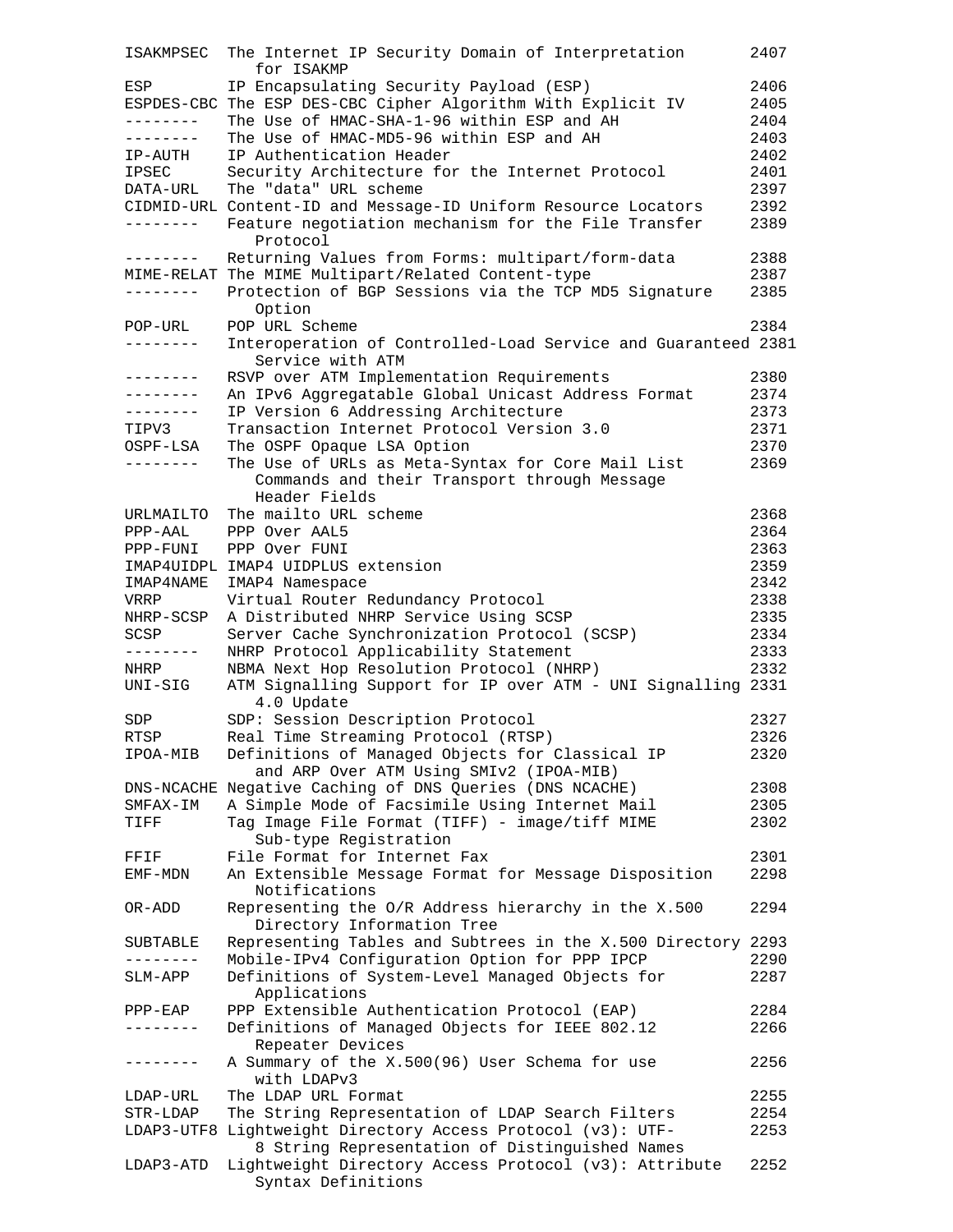| LDAPV3                | Lightweight Directory Access Protocol (v3)                                     | 2251 |
|-----------------------|--------------------------------------------------------------------------------|------|
| RTP-MPEG              | RTP Payload Format for MPEG1/MPEG2 Video                                       | 2250 |
| ---------             | Using Domains in LDAP/X.500 Distinguished Names                                | 2247 |
| --------              | The TLS Protocol Version 1.0                                                   | 2246 |
| SASL-ANON             | Anonymous SASL Mechanism                                                       | 2245 |
| ACAP                  | ACAP -- Application Configuration Access Protocol                              | 2244 |
| OTP-ER                | OTP Extended Responses                                                         | 2243 |
| NETWAREIP             | NetWare/IP Domain Name and Information                                         | 2242 |
| DHCP-NDS              | DHCP Options for Novell Directory Services                                     | 2241 |
| HPR-MIB               | Definitions of Managed Objects for HPR using SMIv2                             | 2238 |
| IGMP                  | Internet Group Management Protocol, Version 2                                  | 2236 |
| ABNF                  | Augmented BNF for Syntax Specifications: ABNF                                  | 2234 |
| DLUR-MIB              | Definitions of Managed Objects for DLUR using SMIv2                            | 2232 |
| MIME-EXT              | MIME Parameter Value and Encoded Word Extensions:                              | 2231 |
|                       | Character Sets, Languages, and Continuations                                   |      |
| FTPSECEXT             | FTP Security Extensions                                                        | 2228 |
| ---------             | Simple Hit-Metering and Usage-Limiting for HTTP                                | 2227 |
| ---------             | IP Broadcast over ATM Networks                                                 | 2226 |
| IP-ATM                | Classical IP and ARP over ATM                                                  | 2225 |
| SASL                  | Simple Authentication and Security Layer (SASL)                                | 2222 |
|                       | IMAP4LOGIN IMAP4 Login Referrals                                               | 2221 |
| ----------            | A Common Schema for the Internet White Pages Service                           | 2218 |
| ---------             | General Characterization Parameters for Integrated<br>Service Network Elements | 2215 |
| ---------             | Integrated Services Management Information Base                                | 2214 |
|                       | Guaranteed Service Extensions using SMIv2                                      |      |
| ---------             | Integrated Services Management Information Base                                | 2213 |
|                       | using SMIv2                                                                    |      |
| GQOS                  | Specification of Guaranteed Quality of Service                                 | 2212 |
|                       | Specification of the Controlled-Load Network Element<br>Service                | 2211 |
| RSVP-IS               | The Use of RSVP with IETF Integrated Services                                  | 2210 |
|                       | RSVP-IPSEC RSVP Extensions for IPSEC Data Flows                                | 2207 |
| RSVP-MIB              | RSVP Management Information Base using SMIv2                                   | 2206 |
| RSVP                  | Resource ReSerVation Protocol (RSVP) -- Version                                | 2205 |
|                       | 1 Functional Specification                                                     |      |
|                       | RPCSEC-GSS RPCSEC_GSS Protocol Specification                                   | 2203 |
| RTP-RAD               | RTP Payload for Redundant Audio Data                                           | 2198 |
| IMAPPOPAU             | IMAP/POP AUTHorize Extension for Simple Challenge/Response2195                 |      |
| IMAP4MAIL             | IMAP4 Mailbox Referrals                                                        | 2193 |
| IMAP-URL              | IMAP URL Scheme                                                                | 2192 |
| ---------             | RTP Payload Format for H.263 Video Streams                                     | 2190 |
| . <u>.</u> .          | Communicating Presentation Information in Internet                             | 2183 |
|                       | Messages: The Content-Disposition Header Field                                 |      |
| DNS-CLAR              | Clarifications to the DNS Specification                                        | 2181 |
|                       | IMAP4-IDLE IMAP4 IDLE command                                                  | 2177 |
| <b>SLP</b>            | Service Location Protocol                                                      | 2165 |
| ------                | Use of an X.500/LDAP directory to support MIXER                                | 2164 |
|                       | address mapping                                                                |      |
| DNS-MCGAM             | Using the Internet DNS to Distribute MIXER Conformant                          | 2163 |
|                       | Global Address Mapping (MCGAM)                                                 |      |
| ---------             | Carrying PostScript in X.400 and MIME                                          | 2160 |
| ---------             | A MIME Body Part for FAX                                                       | 2159 |
| ---------             | X.400 Image Body Parts                                                         | 2158 |
| ----------            | Mapping between X.400 and RFC-822/MIME Message Bodies                          | 2157 |
| MIXER                 | MIXER (Mime Internet X.400 Enhanced Relay): Mapping                            | 2156 |
|                       | between X.400 and RFC 822/MIME                                                 |      |
| MAIL-SERV             | Mailbox Names for Common Services, Roles and Functions                         | 2142 |
| URN-SYNTAX URN Syntax |                                                                                | 2141 |
|                       | DNS-UPDATE Dynamic Updates in the Domain Name System (DNS UPDATE)              | 2136 |
| DC-MIB                | Dial Control Management Information Base using SMIv2                           | 2128 |
| ISDN-MIB              | ISDN Management Information Base using SMIv2                                   | 2127 |
| ITOT                  | ISO Transport Service on top of TCP (ITOT)                                     | 2126 |
| BAP-BACP              | The PPP Bandwidth Allocation Protocol (BAP) / The                              | 2125 |
|                       | PPP Bandwidth Allocation Control Protocol (BACP)                               |      |
| VEMMI-URL             | VEMMI URL Specification                                                        | 2122 |
|                       | ROUT-ALERT IP Router Alert Option                                              | 2113 |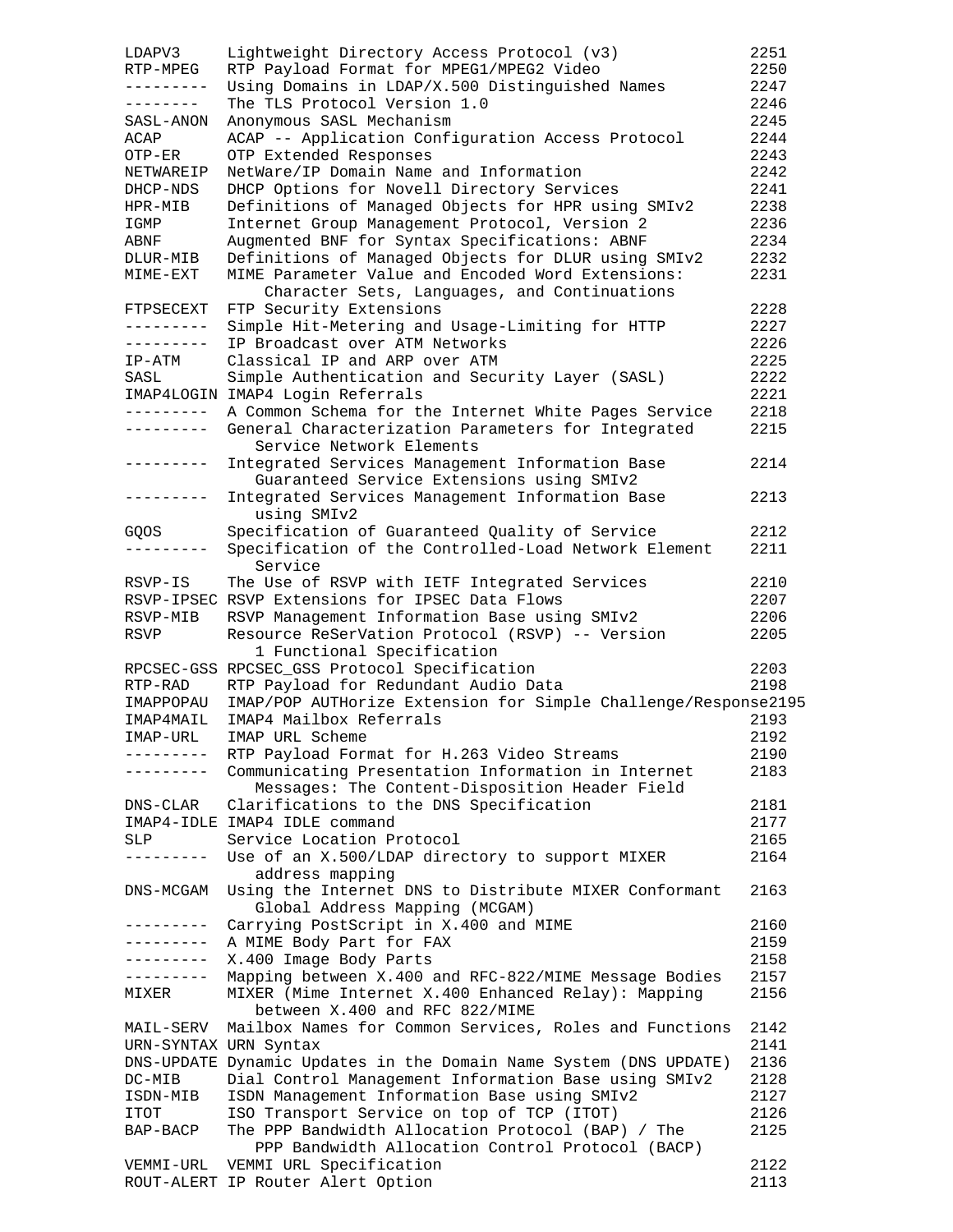| 802.3-MIB   | Definitions of Managed Objects for IEEE 802.3 Repeater         | 2108         |
|-------------|----------------------------------------------------------------|--------------|
|             | Devices using SMIv2                                            |              |
| PPP-NBFCP   | The PPP NetBIOS Frames Control Protocol (NBFCP)                | 2097         |
| TABLE-MIB   | IP Forwarding Table MIB                                        | 2096         |
| RIP-TRIG    | Triggered Extensions to RIP to Support Demand Circuits         | 2091         |
| IMAP4-LIT   | IMAP4 non-synchronizing literals                               | 2088         |
| IMAP4-OUO   | IMAP4 QUOTA extension                                          | 2087         |
| IMAP4-ACL   | IMAP4 ACL extension                                            | 2086         |
| HMAC-MD5    | HMAC-MD5 IP Authentication with Replay Prevention              | 2085         |
| RIP2-MD5    | RIP-2 MD5 Authentication                                       | 2082         |
|             | RIPNG-IPV6 RIPng for IPv6                                      | 2080         |
| URI-ATT     | Definition of an X.500 Attribute Type and an Object            | 2079         |
|             | Class to Hold Uniform Resource Identifiers (URIs)              |              |
|             | MIME-MODEL The Model Primary Content Type for Multipurpose     | 2077         |
|             | Internet Mail Extensions                                       |              |
| IMAPV4      | Internet Message Access Protocol - Version 4revl               | 2060         |
| URLZ39.50   | Uniform Resource Locators for Z39.50                           | 2056         |
|             | SNANAU-APP Definitions of Managed Objects for APPC using SMIv2 | 2051         |
| PPP-SNACP   | The PPP SNA Control Protocol (SNACP)                           | 2043         |
| SMTP-ENH    | SMTP Service Extension for Returning Enhanced Error            | 2034         |
|             | Codes                                                          |              |
| RTP-H.261   | RTP Payload Format for H.261 Video Streams                     | 2032         |
| RTP-CELLB   | RTP Payload Format of Sun's CellB Video Encoding               | 2029         |
| SPKM        | The Simple Public-Key GSS-API Mechanism (SPKM)                 | 2025         |
| DLSW-MIB    | Definitions of Managed Objects for Data Link Switching         | 2024         |
|             | using SMIv2                                                    |              |
| MULTI-UNI   | Support for Multicast over UNI 3.0/3.1 based ATM               | 2022         |
|             | Networks                                                       |              |
| RMON-MIB    | Remote Network Monitoring Management Information               | 2021         |
|             | Base Version 2 using SMIv2                                     |              |
|             | 802.12-MIB IEEE 802.12 Interface MIB                           | 2020         |
| TCP-ACK     | TCP Selective Acknowledgement Options                          | 2018         |
| URL-ACC     | Definition of the URL MIME External-Body Access-Type           | 2017         |
| MIME-PGP    | MIME Security with Pretty Good Privacy (PGP)                   | 2015         |
| MIB-UDP     | SNMPv2 Management Information Base for the User                | 2013         |
|             | Datagram Protocol using SMIv2                                  |              |
| MIB-TCP     | SNMPv2 Management Information Base for the Transmission 2012   |              |
|             | Control Protocol using SMIv2                                   |              |
| MIB-IP      | SNMPv2 Management Information Base for the Internet            | 2011         |
|             | Protocol using SMIv2                                           |              |
|             | MOBILEIPMI The Definitions of Managed Objects for IP Mobility  | 2006         |
|             | Support using SMIv2                                            |              |
|             | Applicability Statement for IP Mobility Support                | 2005         |
| MINI-IP     | Minimal Encapsulation within IP                                | 2004         |
| IPENCAPIP   | IP Encapsulation within IP                                     | 2003         |
| BGP-COMM    | BGP Communities Attribute                                      | 1997         |
|             | DNS-NOTIFY A Mechanism for Prompt Notification of Zone Changes | 1996         |
|             | (DNS NOTIFY)                                                   |              |
| $DNS - IZT$ | Incremental Zone Transfer in DNS                               | 1995         |
| SMTP-ETRN   | SMTP Service Extension for Remote Message Queue                | 1985         |
|             | Starting                                                       |              |
| SNA         | Serial Number Arithmetic                                       | 1982         |
| MTU-IPV6    | Path MTU Discovery for IP version 6                            | 1981         |
| PPP-FRAME   | PPP in Frame Relay                                             | 1973         |
| $PPP-ECP$   | The PPP Encryption Control Protocol (ECP)                      | 1968         |
|             | GSSAPI-KER The Kerberos Version 5 GSS-API Mechanism            | 1964         |
| PPP-CCP     | The PPP Compression Control Protocol (CCP)                     | 1962         |
|             | GSSAPI-SOC GSS-API Authentication Method for SOCKS Version 5   | 1961         |
|             | AUTH-SOCKS Username/Password Authentication for SOCKS V5       | 1929         |
|             | SOCKS Protocol Version 5                                       | 1928         |
| SOCKSV5     | How to Interact with a Whois++ Mesh                            | 1914         |
| WHOIS++M    | Architecture of the Whois++ Index Service                      |              |
| WHOIS++A    |                                                                | 1913         |
| DSN         | An Extensible Message Format for Delivery Status               | 1894         |
|             | Notifications                                                  |              |
| EMS-CODE    | Enhanced Mail System Status Codes                              | 1893<br>1892 |
| MIME-RPT    | The Multipart/Report Content Type for the Reporting            |              |
|             | of Mail System Administrative Messages                         |              |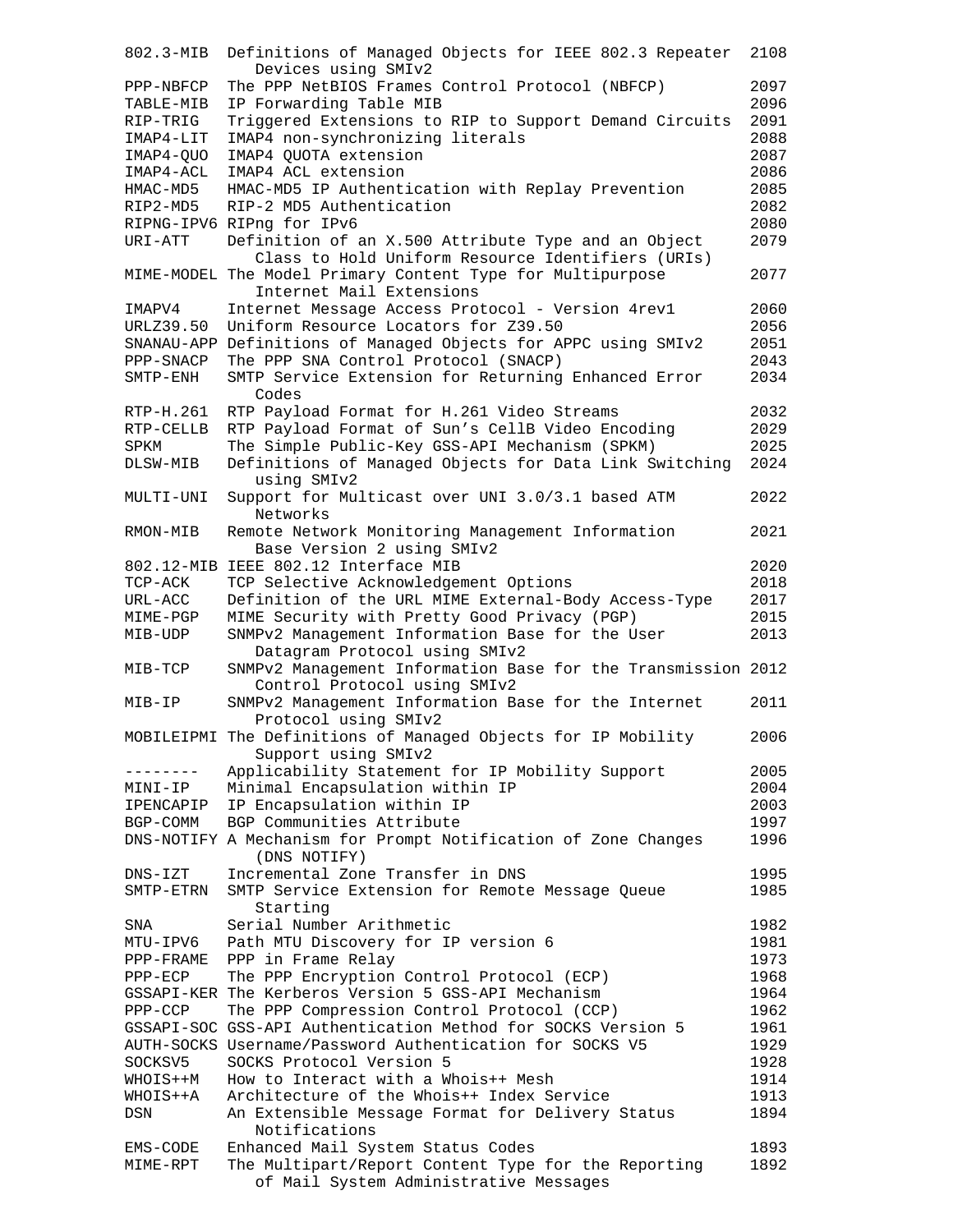| SMTP-DSN    | SMTP Service Extension for Delivery Status Notifications1891                             |      |
|-------------|------------------------------------------------------------------------------------------|------|
| RTP-AV      | RTP Profile for Audio and Video Conferences with<br>Minimal Control                      | 1890 |
| RTP         | RTP: A Transport Protocol for Real-Time Applications                                     | 1889 |
| DNS-IPV6    | DNS Extensions to support IP version 6                                                   | 1886 |
| MIME-Sec    | MIME Object Security Services                                                            | 1848 |
|             | MIME-Encyp Security Multiparts for MIME: Multipart/Signed<br>and Multipart/Encrypted     | 1847 |
| WHOIS++     | Architecture of the WHOIS++ service                                                      | 1835 |
| --------    | Binding Protocols for ONC RPC Version 2                                                  | 1833 |
| RPC         | RPC: Remote Procedure Call Protocol Specification                                        | 1831 |
|             | Version 2                                                                                |      |
| -------     | The ESP DES-CBC Transform                                                                | 1829 |
| --------    | IP Authentication using Keyed MD5                                                        | 1828 |
| --------    | Requirements for IP Version 4 Routers                                                    | 1812 |
| URL         | Relative Uniform Resource Locators                                                       | 1808 |
| CLDAP       | Connection-less Lightweight X.500 Directory Access<br>Protocol                           | 1798 |
| OSPF-DC     | Extending OSPF to Support Demand Circuits                                                | 1793 |
| OSI-Dir     | Using the OSI Directory to Achieve User Friendly<br>Naming                               | 1781 |
| MIME-EDI    | MIME Encapsulation of EDI Objects                                                        | 1767 |
| XNSCP       | The PPP XNS IDP Control Protocol (XNSCP)                                                 | 1764 |
|             |                                                                                          |      |
| <b>BVCP</b> | The PPP Banyan Vines Control Protocol (BVCP)                                             | 1763 |
| Print-MIB   | Printer MIB                                                                              | 1759 |
| ATM         | ATM Signaling Support for IP over ATM                                                    | 1755 |
| IPNG        | The Recommendation for the IP Next Generation Protocol                                   | 1752 |
| 802.5-SSR   | IEEE 802.5 Station Source Routing MIB using SMIv2                                        | 1749 |
| SDLCSMIv2   | Definitions of Managed Objects for SNA Data Link<br>Control (SDLC) using SMIv2           | 1747 |
| AT-MIB      | AppleTalk Management Information Base II                                                 | 1742 |
| MacMIME     | MIME Encapsulation of Macintosh Files - MacMIME                                          | 1740 |
| URL         | Uniform Resource Locators (URL)                                                          | 1738 |
| POP3-AUTH   | POP3 AUTHentication command                                                              | 1734 |
|             | IMAP4-AUTH IMAP4 Authentication Mechanisms                                               | 1731 |
| RDBMS-MIB   | Relational Database Management System (RDBMS) Management 1697                            |      |
|             | Information Base (MIB) using SMIv2                                                       |      |
| MODEM-MIB   | Modem Management Information Base (MIB) using SMIv2                                      | 1696 |
| TMUX        | Transport Multiplexing Protocol (TMux)                                                   | 1692 |
|             | SNANAU-MIB Definitions of Managed Objects for SNA NAUs using<br>SMIv2                    | 1666 |
| PPP-TRANS   | PPP Reliable Transmission                                                                | 1663 |
| --------    | Postmaster Convention for X.400 Operations                                               | 1648 |
| UPS-MIB     | UPS Management Information Base                                                          | 1628 |
| PPP-ISDN    | PPP over ISDN                                                                            | 1618 |
| $PPP-X25$   | PPP in X.25                                                                              | 1598 |
| OSPF-NSSA   | The OSPF NSSA Option                                                                     | 1587 |
|             | OSPF-Multi Multicast Extensions to OSPF                                                  | 1584 |
| $RIP-DC$    | Extensions to RIP to Support Demand Circuits                                             | 1582 |
|             | TOPT-ENVIR Telnet Environment Option                                                     | 1572 |
|             | PPP LCP Extensions                                                                       |      |
| $PPP-LCP$   |                                                                                          | 1570 |
| CIPX        | Compressing IPX Headers Over WAN Media (CIPX)                                            | 1553 |
| IPXCP       | The PPP Internetworking Packet Exchange Control<br>Protocol (IPXCP)                      | 1552 |
| SRB-MIB     | Definitions of Managed Objects for Source Routing<br><b>Bridges</b>                      | 1525 |
| CIDR-STRA   | Classless Inter-Domain Routing (CIDR): an Address<br>Assignment and Aggregation Strategy | 1519 |
| CIDR-ARCH   | An Architecture for IP Address Allocation with CIDR                                      | 1518 |
| CIDR        | Applicability Statement for the Implementation                                           | 1517 |
|             | of Classless Inter-Domain Routing (CIDR)                                                 |      |
| -------     | Definitions of Managed Objects for IEEE 802.3 Medium                                     | 1515 |
|             | Attachment Units (MAUs)                                                                  |      |
| . <u>.</u>  | Token Ring Extensions to the Remote Network Monitoring<br>MIB                            | 1513 |
| FDDI-MIB    | FDDI Management Information Base                                                         | 1512 |
| KERBEROS    | The Kerberos Network Authentication Service (V5)                                         | 1510 |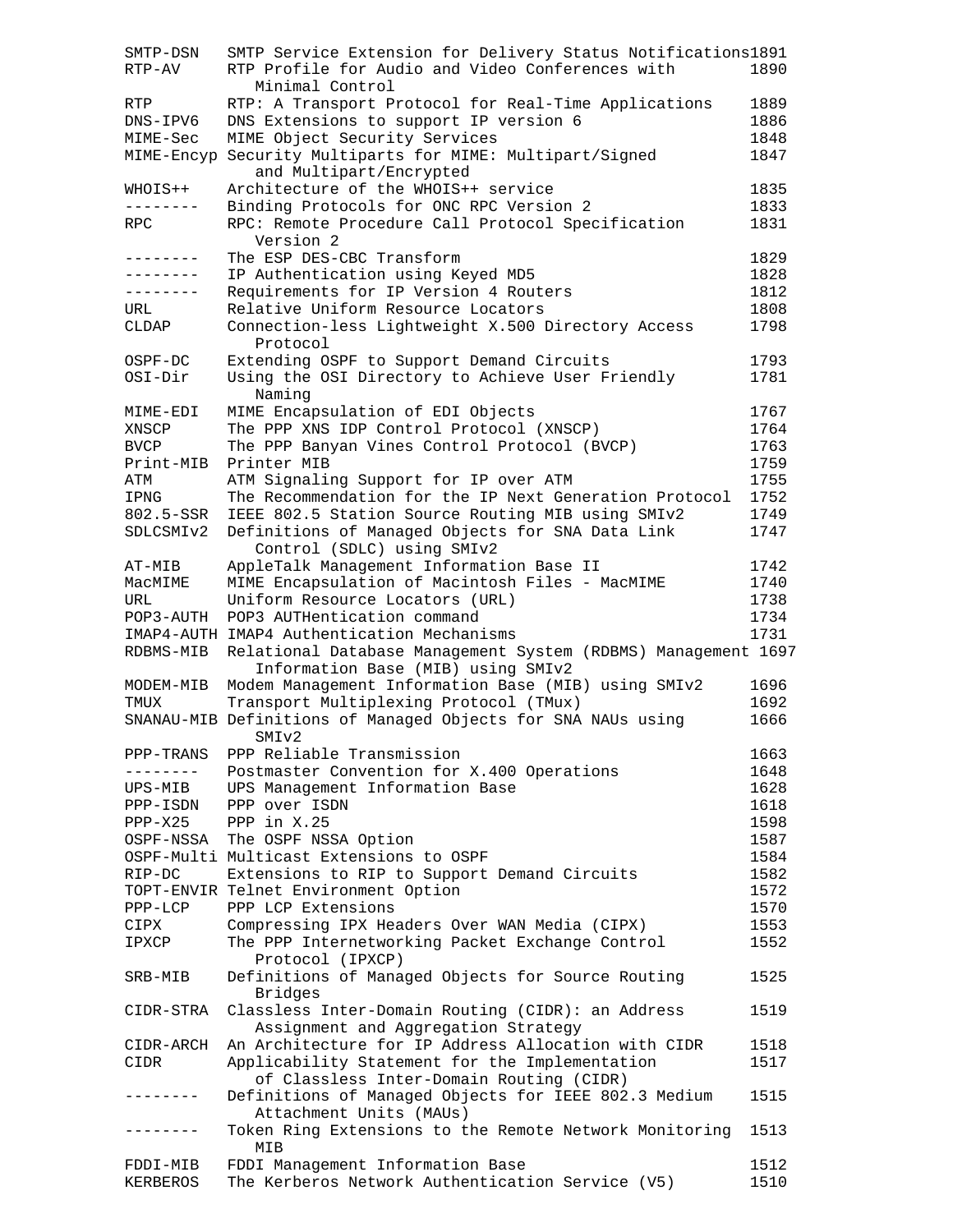|                      | X.400 Use of Extended Character Sets                            | 1502         |
|----------------------|-----------------------------------------------------------------|--------------|
| HARPOON              | Rules for downgrading messages from X.400/88 to                 | 1496         |
|                      | X.400/84 when MIME content-types are present                    |              |
|                      |                                                                 |              |
|                      | in the messages                                                 |              |
| Equiv                | Equivalences between 1988 X.400 and RFC-822 Message             | 1494         |
|                      | <b>Bodies</b>                                                   |              |
| IDPR                 | Inter-Domain Policy Routing Protocol Specification:             | 1479         |
|                      | Version 1                                                       |              |
| IDPR-ARCH            | An Architecture for Inter-Domain Policy Routing                 | 1478         |
|                      | PPP/Bridge The Definitions of Managed Objects for the Bridge    | 1474         |
|                      | Network Control Protocol of the Point-to-Point                  |              |
|                      |                                                                 |              |
|                      | Protocol                                                        |              |
| PPP/IPMIB            | The Definitions of Managed Objects for the IP Network           | 1473         |
|                      | Control Protocol of the Point-to-Point Protocol                 |              |
|                      | PPP/SECMIB The Definitions of Managed Objects for the Security  | 1472         |
|                      | Protocols of the Point-to-Point Protocol                        |              |
|                      | PPP/LCPMIB The Definitions of Managed Objects for the Link      | 1471         |
|                      | Control Protocol of the Point-to-Point Protocol                 |              |
|                      |                                                                 |              |
| $IP-TR-MC$           | IP Multicast over Token-Ring Local Area Networks                | 1469         |
| X25-MIB              | SNMP MIB extension for Multiprotocol Interconnect               | 1461         |
|                      | over X.25                                                       |              |
| SNMPv2               | Introduction to version 2 of the Internet-standard              | 1441         |
|                      | Network Management Framework                                    |              |
| PEM-KEY              | Privacy Enhancement for Internet Electronic Mail:               | 1424         |
|                      | Part IV                                                         |              |
|                      |                                                                 |              |
| PEM-ALG              | Privacy Enhancement for Internet Electronic Mail:               | 1423         |
|                      | Part III                                                        |              |
| PEM-CKM              | Privacy Enhancement for Internet Electronic Mail:               | 1422         |
|                      | Part II                                                         |              |
| PEM-ENC              | Privacy Enhancement for Internet Electronic Mail:               | 1421         |
|                      | Part I                                                          |              |
|                      | SNMP over IPX                                                   | 1420         |
| $SNNP-IPX$           |                                                                 |              |
| $SNNP-AT$            | SNMP over AppleTalk                                             | 1419         |
| SNMP-OSI             | SNMP over OSI                                                   | 1418         |
| <b>FTP</b>           | FTP-FTAM Gateway Specification                                  | 1415         |
|                      |                                                                 |              |
|                      |                                                                 | 1414         |
| IDENT-MIB            | Identification MIB                                              |              |
| IDENT                | Identification Protocol                                         | 1413         |
| ---------            | Default Route Advertisement In BGP2 and BGP3 Version            | 1397         |
|                      | of The Border Gateway Protocol                                  |              |
| $SNMP-X.25$          | SNMP MIB Extension for the X.25 Packet Layer                    | 1382         |
| SNMP-LAPB            | SNMP MIB Extension for X.25 LAPB                                | 1381         |
| PPP-ATCP             | The PPP AppleTalk Control Protocol (ATCP)                       | 1378         |
|                      |                                                                 | 1377         |
|                      | PPP-OSINLC The PPP OSI Network Layer Control Protocol (OSINLCP) |              |
| TOPT-RFC             | Telnet Remote Flow Control Option                               | 1372         |
| .                    | Applicability Statement for OSPF                                | 1370         |
| PPP-IPCP             | The PPP Internet Protocol Control Protocol (IPCP)               | 1332         |
| ---------            | X.400 1988 to 1984 downgrading                                  | 1328         |
| TCP-EXT              | TCP Extensions for High Performance                             | 1323         |
| NETFAX               |                                                                 | 1314         |
|                      | A File Format for the Exchange of Images in the                 |              |
|                      | Internet                                                        |              |
| FDDI-MIB             | FDDI Management Information Base                                | 1285         |
| -------              | Encoding Network Addresses to Support Operation                 | 1277         |
|                      | over Non-OSI Lower Layers                                       |              |
| .                    | Replication and Distributed Operations extensions               | 1276         |
|                      | to provide an Internet Directory using X.500                    |              |
| -------              |                                                                 | 1274         |
|                      | The COSINE and Internet X.500 Schema                            |              |
| BGP-MIB              | Definitions of Managed Objects for the Border Gateway           | 1269         |
|                      | Protocol: Version 3                                             |              |
| ICMP-ROUT            | ICMP Router Discovery Messages                                  | 1256         |
| STD-MIBs             | Reassignment of experimental MIBs to standard MIBs              | 1239         |
| IPX-IP               | Tunneling IPX traffic through IP networks                       | 1234         |
| $IS-IS$              | Use of OSI IS-IS for routing in TCP/IP and dual                 | 1195         |
|                      | environments                                                    |              |
|                      |                                                                 |              |
| IP-CMPRS             | Compressing TCP/IP headers for low-speed serial links           | 1144         |
| TOPT-XDL             | Telnet X display location option                                | 1096         |
| TOPT-TERM<br>TOPT-TS | Telnet terminal-type option<br>Telnet terminal speed option     | 1091<br>1079 |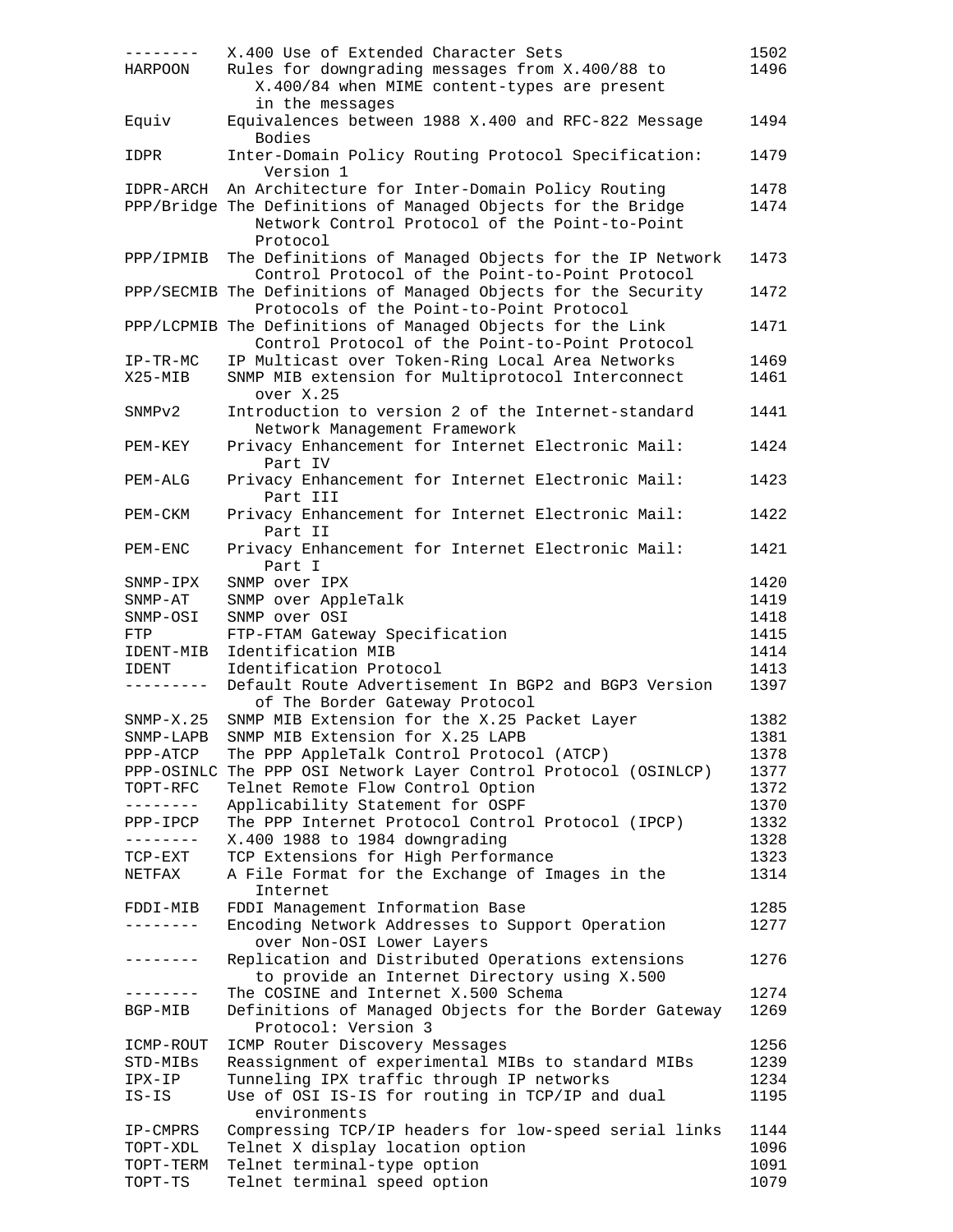| TOPT-NAWS | Telnet window size option                                    | 1073 |
|-----------|--------------------------------------------------------------|------|
| TOPT-X.3  | Telnet X.3 PAD option                                        | 1053 |
| TOPT-DATA | Telnet Data Entry Terminal option: DODIIS implementation1043 |      |
| TOPT-3270 | Telnet 3270 regime option                                    | 1041 |
| NNTP      | Network News Transfer Protocol                               | 977  |
| TOPT-TLN  | Telnet terminal location number option                       | 946  |
| TOPT-OM   | Output marking Telnet option                                 | 933  |
|           | TOPT-TACAC TACACS user identification Telnet option          | 927  |
| TOPT-EOR  | Telnet end of record option                                  | 885  |
| TOPT-SNDL | Telnet send-location option                                  | 779  |
| TOPT-SUPO | Telnet SUPDUP-Output option                                  | 749  |
| TOPT-SUP  | Telnet SUPDUP option                                         | 736  |
| TOPT-BYTE | Revised Telnet byte macro option                             | 735  |
| TOPT-LOGO | Telnet logout option                                         | 727  |
| TOPT-REM  | Remote Controlled Transmission and Echoing Telnet            | 726  |
|           | option                                                       |      |
| TOPT-EXT  | Telnet extended ASCII option                                 | 698  |

## ======================================================================== EXPERIMENTAL

## ========================================================================

| Mnemonic                  | Title                                                                                          | RFC#  |
|---------------------------|------------------------------------------------------------------------------------------------|-------|
| $- - - - - -$<br>-------- | PGM Reliable Transport Protocol Specification                                                  | 3208* |
| --------                  | Domain Security Services using S/MIME                                                          | 3183  |
| SMX                       | Script MIB Extensibility Protocol Version 1.1                                                  | 3179  |
| . <u>.</u>                | ISO/IEC 9798-3 Authentication SASL Mechanism                                                   | 3163  |
| $- - - - - - -$           | Electronic Signature Policies                                                                  | 3125  |
| -------                   | A DNS RR Type for Lists of Address Prefixes (APL RR)                                           | 3123  |
| .                         | Finding an RSIP Server with SLP                                                                | 3105  |
| .                         | RSIP Support for End-to-end IPsec                                                              | 3104  |
| --------                  | Realm Specific IP: Protocol Specification                                                      | 3103  |
| --------                  | Realm Specific IP: Framework                                                                   | 3102  |
|                           | OpenLDAP Root Service An experimental LDAP referral<br>service                                 | 3088  |
| --------                  | Notification and Subscription for SLP                                                          | 3082  |
| --------                  | MPLS Loop Prevention Mechanism                                                                 | 3063  |
| --------                  | Internet X.509 Public Key Infrastructure Data<br>Validation and Certification Server Protocols | 3029  |
| --------                  | Unified Memory Space Protocol Specification                                                    | 3018  |
| SAP                       | Session Announcement Protocol                                                                  | 2974  |
| --------                  | Protocol Independent Multicast MIB for IPv4                                                    | 2934  |
| MASC                      | The Multicast Address-Set Claim (MASC) Protocol                                                | 2909  |
| --------                  | Generic AAA Architecture                                                                       | 2903  |
| --------                  | TCP Congestion Window Validation                                                               | 2861  |
| TSWTCM                    | A Time Sliding Window Three Colour Marker (TSWTCM)                                             | 2859  |
|                           | OSPF over ATM and Proxy-PAR                                                                    | 2844  |
| PPP-SDL                   | PPP over Simple Data Link (SDL) using SONET/SDH<br>with ATM-like framing                       | 2823  |
|                           | Diffie-Helman USM Key Management Information Base<br>and Textual Convention                    | 2786  |
|                           | An HTTP Extension Framework                                                                    | 2774  |
| . <u>.</u>                | Encryption using KEA and SKIPJACK                                                              | 2773  |
| - - - - - - - -           | Sampling of the Group Membership in RTP                                                        | 2762  |
|                           | Definitions of Managed Objects for Service Level                                               | 2758  |
|                           | Agreements Performance Monitoring                                                              |       |
| HTCP                      | Hyper Text Caching Protocol (HTCP/0.0)                                                         | 2756  |
|                           | RTFM: New Attributes for Traffic Flow Measurement                                              | 2724  |
| ---------                 | PPP EAP TLS Authentication Protocol                                                            | 2716  |

| RIFM: New Attributes for Iraffic Flow Measurement | 2.124 |
|---------------------------------------------------|-------|
| PPP EAP TLS Authentication Protocol               | 2716  |
| SPKI Certificate Theory                           | 2693  |
| SPKI Requirements                                 | 2692  |
| OoS Routing Mechanisms and OSPF Extensions        | 2676  |
| The Secure HyperText Transfer Protocol            | 2660  |
| Security Extensions For HTML                      | 2659  |
|                                                   |       |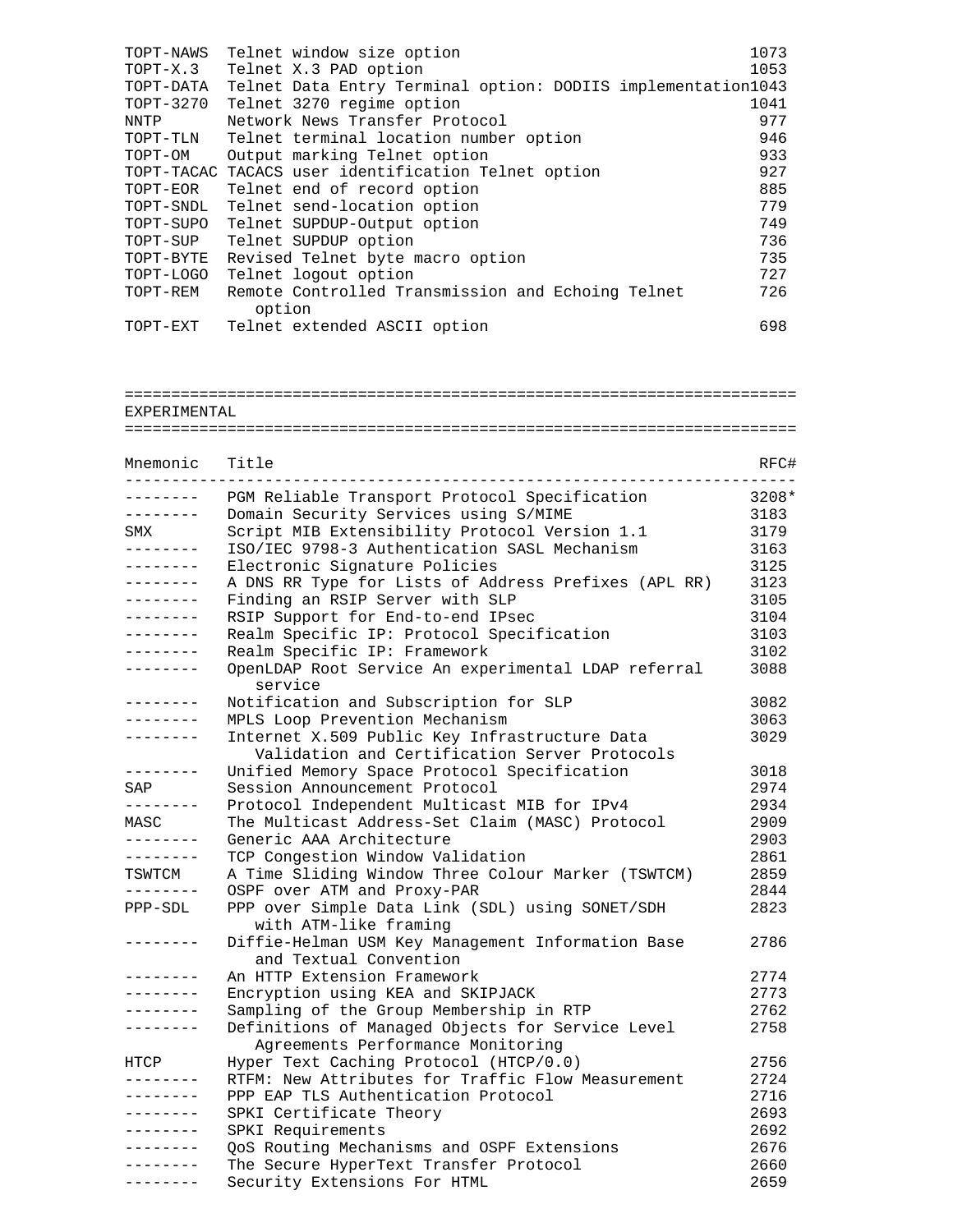| ---------         | LDAPv2 Client vs. the Index Mesh                                                            | 2657 |
|-------------------|---------------------------------------------------------------------------------------------|------|
| . _ _ _ _ _ _ _   | Registration Procedures for SOIF Template Types                                             | 2656 |
| . <u>.</u> .      | CIP Index Object Format for SOIF Objects                                                    | 2655 |
| --------          | A Tagged Index Object for use in the Common Indexing<br>Protocol                            | 2654 |
| --------          | An LDAP Control and Schema for Holding Operation<br>Signatures                              | 2649 |
| . <u>.</u>        | The NewReno Modification to TCP's Fast Recovery<br>Algorithm                                | 2582 |
| .                 | Mapping between LPD and IPP Protocols                                                       | 2569 |
| IPP-RAT           | Rationale for the Structure of the Model and Protocol<br>for the Internet Printing Protocol | 2568 |
| $IPP-DG$          | Design Goals for an Internet Printing Protocol                                              | 2567 |
| DNS-INFO          | Detached Domain Name System (DNS) Information                                               | 2540 |
| PHOTURIS-E        | Photuris: Extended Schemes and Attributes                                                   | 2523 |
|                   | PHOTURIS-S Photuris: Session-Key Management Protocol                                        | 2522 |
| ICMP-SEC          | ICMP Security Failures Messages                                                             | 2521 |
|                   | NHRP-MNHCS NHRP with Mobile NHCs                                                            | 2520 |
| --------          | URI Resolution Services Necessary for URN Resolution                                        | 2483 |
| --------          | IPv6 Testing Address Allocation                                                             | 2471 |
| MARS-SCSP         | A Distributed MARS Service Using SCSP                                                       | 2443 |
| TCP-WIN           | Increasing TCP's Initial Window                                                             | 2414 |
| PIM-SM            | Protocol Independent Multicast-Sparse Mode (PIM-<br>SM): Protocol Specification             | 2362 |
| . <u>.</u> .      | Domain Names and Company Name Retrieval                                                     | 2345 |
| RTP-MPEG          | RTP Payload Format for Bundled MPEG                                                         | 2343 |
| - - - - - - - -   | Intra-LIS IP multicast among routers over ATM<br>using Sparse Mode PIM                      | 2337 |
| --------          | The Safe Response Header Field                                                              | 2310 |
| LDAP-NIS          | An Approach for Using LDAP as a Network Information<br>Service                              | 2307 |
| HTTP-RVSA         | HTTP Remote Variant Selection Algorithm -- RVSA/1.0                                         | 2296 |
| TCN-HTTP          | Transparent Content Negotiation in HTTP                                                     | 2295 |
| TOPT-COMPO        | Telnet Com Port Control Option                                                              | 2217 |
| --------          | Core Based Trees (CBT) Multicast Routing Architecture                                       | 2201 |
| . <u>.</u>        | Core Based Trees (CBT version 2) Multicast Routing<br>-- Protocol Specification --          | 2189 |
| --------          | A Trivial Convention for using HTTP in URN Resolution                                       | 2169 |
| --------          | Resolution of Uniform Resource Identifiers using<br>the Domain Name System                  | 2168 |
| MAP-MAIL          | MaXIM-11 - Mapping between X.400 / Internet mail<br>and Mail-11 mail                        | 2162 |
| MIME-ODA          | A MIME Body Part for ODA                                                                    | 2161 |
| OSPF-DIG          | OSPF with Digital Signatures                                                                | 2154 |
| IP-SCSI           | Encapsulating IP with the Small Computer System                                             | 2143 |
|                   | Interface                                                                                   |      |
|                   | X.500-NAME Managing the X.500 Root Naming Context                                           | 2120 |
| GKMP-ARCH         | Group Key Management Protocol (GKMP) Architecture                                           | 2094 |
| GKMP-SPEC         | Group Key Management Protocol (GKMP) Specification                                          | 2093 |
|                   | TFTP-MULTI TFTP Multicast Option                                                            | 2090 |
| $IP-ECho$         | IP Echo Host Service                                                                        | 2075 |
|                   | TOPT-CHARS TELNET CHARSET Option                                                            | 2066 |
| URAS              | Uniform Resource Agents (URAs)                                                              | 2016 |
| GPS-AR            | GPS-Based Addressing and Routing                                                            | 2009 |
| ETFTP             | Experiments with a Simple File Transfer Protocol                                            | 1986 |
|                   | for Radio Links using Enhanced Trivial File<br>Transfer Protocol (ETFTP)                    |      |
| BGP-RR            | BGP Route Reflection An alternative to full mesh IBGP                                       | 1966 |
| SMKD              | Scalable Multicast Key Distribution                                                         | 1949 |
| SNMPV2SM          | User-based Security Model for SNMPv2                                                        | 1910 |
| SNMPV2AI          | An Administrative Infrastructure for SNMPv2                                                 | 1909 |
| SNMPV2CB          | Introduction to Community-based SNMPv2                                                      | 1901 |
| $- - - - - - - -$ | OSI NSAPs and IPv6                                                                          | 1888 |
| DNS-LOC           | A Means for Expressing Location Information in<br>the Domain Name System                    | 1876 |
| SGML-MT           | SGML Media Types                                                                            | 1874 |
| CONT-MT           | Message/External-Body Content-ID Access Type                                                | 1873 |
|                   |                                                                                             |      |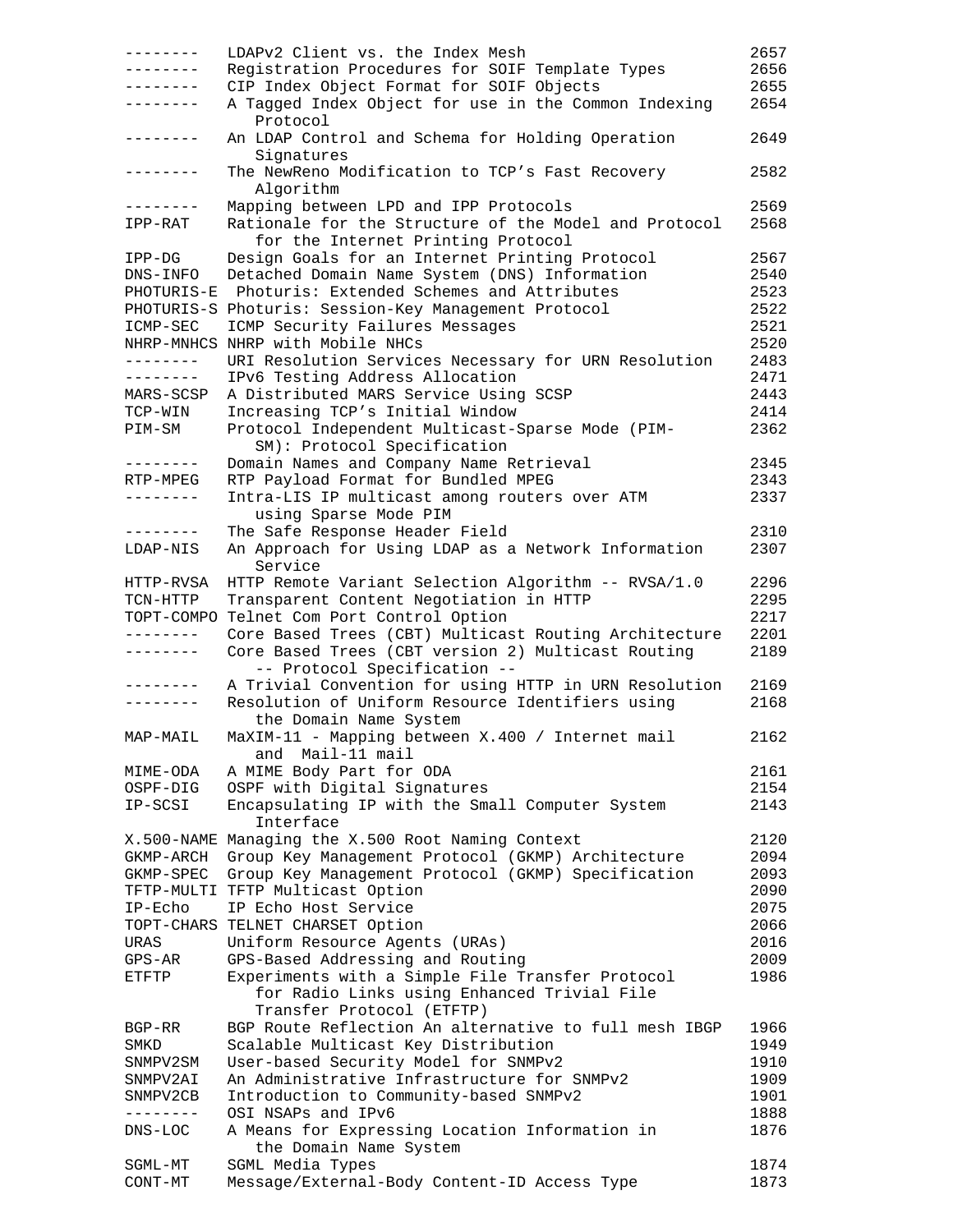| UNARP             | ARP Extension - UNARP                                 | 1868 |
|-------------------|-------------------------------------------------------|------|
| BGP-IDRP          | A BGP/IDRP Route Server alternative to a full         | 1863 |
|                   | mesh routing                                          |      |
| ESP3DES           | The ESP Triple DES Transform                          | 1851 |
| --------          |                                                       | 1846 |
|                   | SMTP 521 Reply Code                                   |      |
| --------          | SMTP Service Extension for Checkpoint/Restart         | 1845 |
| ST2               | Internet Stream Protocol Version 2 (ST2) Protocol     | 1819 |
|                   | Specification - Version ST2+                          |      |
| $- - - - - - - -$ | Communicating Presentation Information in Internet    | 1806 |
|                   | Messages: The Content-Disposition Header              |      |
| ---------         | Schema Publishing in X.500 Directory                  | 1804 |
| .                 | MHS use of the X.500 Directory to support MHS Routing | 1801 |
| --------          | Class A Subnet Experiment                             | 1797 |
|                   | TCP/IPXMIB TCP/IPX Connection Mib Specification       | 1792 |
|                   |                                                       |      |
| --------          | TCP And UDP Over IPX Networks With Fixed Path MTU     | 1791 |
| ICMP-DM           | ICMP Domain Name Messages                             | 1788 |
| CLNP-MULT         | Host Group Extensions for CLNP Multicasting           | 1768 |
| OSPF-OVFL         | OSPF Database Overflow                                | 1765 |
| RWP               | Remote Write Protocol - Version 1.0                   | 1756 |
| NARP              | NBMA Address Resolution Protocol (NARP)               | 1735 |
|                   | DNS-ENCODE DNS Encoding of Geographical Location      | 1712 |
| TCP-POS           | An Extension to TCP : Partial Order Service           | 1693 |
|                   | T/TCP -- TCP Extensions for Transactions Functional   | 1644 |
| T/TCP             |                                                       |      |
|                   | Specification                                         |      |
| MIME-UNI          | Using Unicode with MIME                               | 1641 |
| FOOBAR            | FTP Operation Over Big Address Records (FOOBAR)       | 1639 |
|                   | X500-CHART Charting Networks in the X.500 Directory   | 1609 |
| X500-DIR          | Representing IP Information in the X.500 Directory    | 1608 |
| SNMP-DPI          | Simple Network Management Protocol Distributed        | 1592 |
|                   | Protocol Interface Version 2.0                        |      |
| CLNP-TUBA         | Use of ISO CLNP in TUBA Environments                  | 1561 |
| REM-PRINT         |                                                       | 1528 |
|                   | Principles of Operation for the TPC. INT Subdomain:   |      |
|                   | Remote Printing -- Technical Procedures               |      |
| DASS              | DASS - Distributed Authentication Security Service    | 1507 |
| EHF-MAIL          | Encoding Header Field for Internet Messages           | 1505 |
| RAP               | RAP: Internet Route Access Protocol                   | 1476 |
| $TP-IX$           | TP/IX: The Next Internet                              | 1475 |
| --------          | Routing Coordination for X.400 MHS Services Within    | 1465 |
|                   | a Multi Protocol / Multi Network Environment          |      |
|                   | Table Format V3 for Static Routing                    |      |
|                   | Using the Domain Name System To Store Arbitrary       | 1464 |
|                   |                                                       |      |
|                   | String Attributes                                     |      |
| IRCP              | Internet Relay Chat Protocol                          | 1459 |
| SIFT              | SIFT/UFT: Sender-Initiated/Unsolicited File Transfer  | 1440 |
| DIR-ARP           | Directed ARP                                          | 1433 |
| TEL-SPX           | Telnet Authentication: SPX                            | 1412 |
| TEL-KER           | Telnet Authentication: Kerberos Version 4             | 1411 |
| TRACE-IP          | Traceroute Using an IP Option                         | 1393 |
| $DNS-IP$          | An Experiment in DNS Based IP Routing                 | 1383 |
| RMCP              |                                                       |      |
|                   | Remote Mail Checking Protocol                         | 1339 |
| MSP2              | Message Send Protocol 2                               | 1312 |
| DSLCP             | Dynamically Switched Link Control Protocol            | 1307 |
| --------          | X.500 and Domains                                     | 1279 |
| IN-ENCAP          | Scheme for an internet encapsulation protocol:        | 1241 |
|                   | Version 1                                             |      |
| CLNS-MIB          | CLNS MIB for use with Connectionless Network Protocol | 1238 |
|                   | (ISO 8473) and End System to Intermediate             |      |
|                   | System (ISO 9542)                                     |      |
| CFDP              | Coherent File Distribution Protocol                   | 1235 |
|                   |                                                       |      |
| $IP-AX.25$        | Internet protocol encapsulation of AX.25 frames       | 1226 |
| ALERTS            | Techniques for managing asynchronously generated      | 1224 |
|                   | alerts                                                |      |
| MPP               | Message Posting Protocol (MPP)                        | 1204 |
| SNMP-BULK         | Bulk Table Retrieval with the SNMP                    | 1187 |
| DNS-RR            | New DNS RR Definitions                                | 1183 |
| IMAP2             | Interactive Mail Access Protocol: Version 2           | 1176 |
| NTP-OSI           | Network Time Protocol (NTP) over the OSI Remote       | 1165 |
|                   |                                                       |      |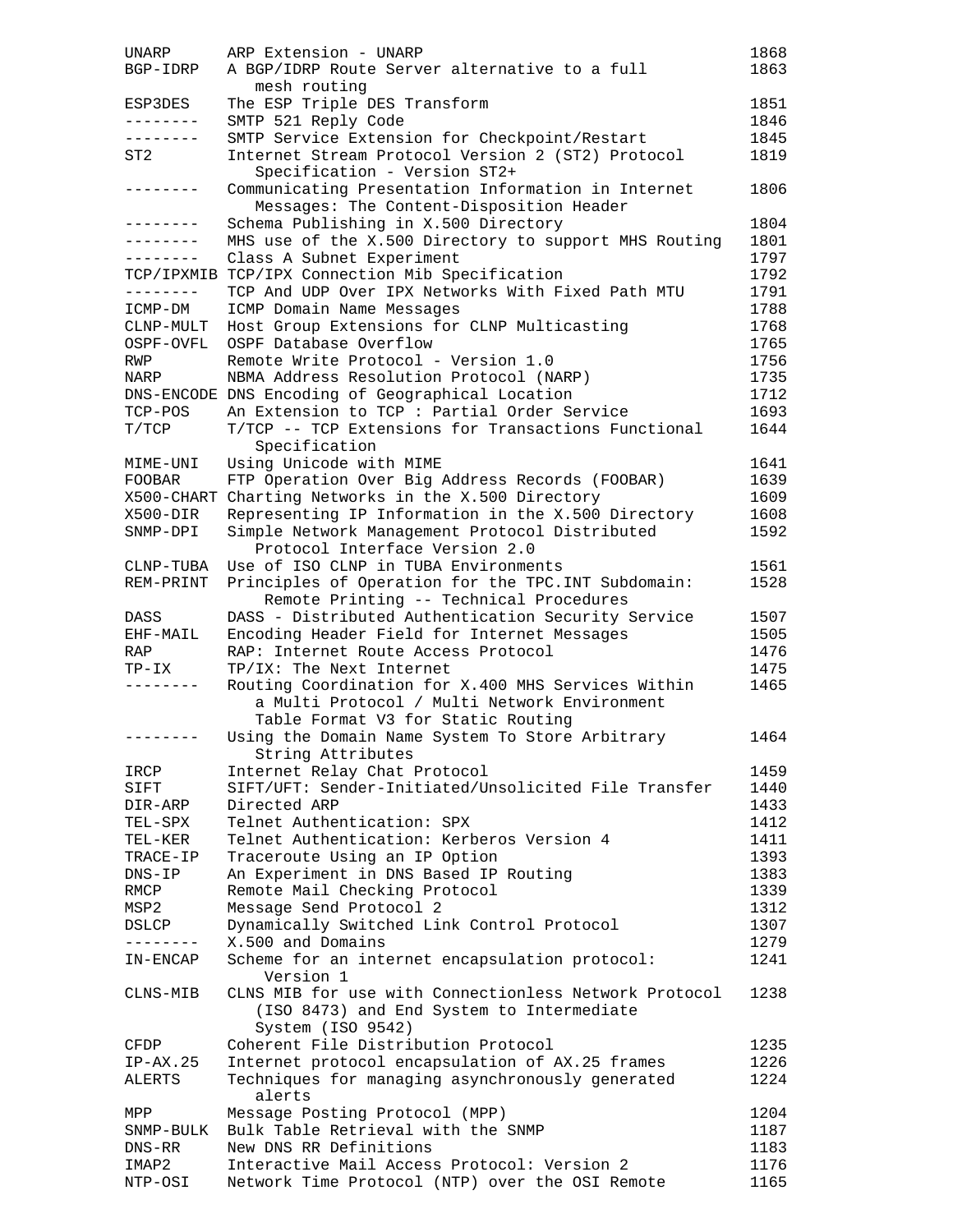|            | Operations Service                                     |      |
|------------|--------------------------------------------------------|------|
| DMF-MAIL   | Digest message format                                  | 1153 |
| <b>RDP</b> | Version 2 of the Reliable Data Protocol (RDP)          | 1151 |
|            | Standard for the transmission of IP datagrams          | 1149 |
|            | on avian carriers                                      |      |
| TCP-ACO    | TCP alternate checksum options                         | 1146 |
|            | The O Method of Implementing TELNET Option Negotiation | 1143 |
| IP-DVMRP   | Distance Vector Multicast Routing Protocol             | 1075 |
| VMTP       | VMTP: Versatile Message Transaction Protocol           | 1045 |
|            | COOKIE-JAR Distributed-protocol authentication scheme  | 1004 |
| NETBLT     | NETBLT: A bulk data transfer protocol                  | 998  |
| IRTP       | Internet Reliable Transaction Protocol functional      | 938  |
|            | and interface specification                            |      |
| LDP        | Loader Debugger Protocol                               | 909  |
| <b>RDP</b> | Reliable Data Protocol                                 | 908  |

======================================================================== HISTORIC ======================================================================== Mnemonic Title RFC# ------------------------------------------------------------------------ IP-MAC IP Authentication using Keyed SHA1 with Interleaved 2841 Padding (IP-MAC) L2F Cisco Layer Two Forwarding (Protocol) "L2F" 2341 IPV6-UNI An IPv6 Provider-Based Unicast Address Format 2073 HTML-INT Internationalization of the Hypertext Markup Language 2070 -------- A Proposed Extension to HTML : Client-Side Image Maps 1980 HTML-TBL HTML Tables 1942 IPV6-Addr IP Version 6 Addressing Architecture 1884 -------- Form-based File Upload in HTML 1867 HTML Hypertext Markup Language - 2.0 1866 BGP4/IDRP BGP4/IDRP for IP---OSPF Interaction 1745\* -------- Assigned Numbers 1700\* -------- Definitions of Managed Objects for the Ethernet- 1623 like Interface Types DNS-R-MIB DNS Resolver MIB Extensions 1612\* DNS-S-MIB DNS Server MIB Extensions 1611\* -------- Manager-to-Manager Management Information Base 1451 -------- Party MIB for version 2 of the Simple Network 1447 Management Protocol (SNMPv2) Security Protocols for version 2 of the Simple 1446 Network Management Protocol (SNMPv2) -------- Administrative Model for version 2 of the Simple 1445 Network Management Protocol (SNMPv2) TOPT-ENVIR Telnet Environment Option 1408 BGP-OSPF BGP OSPF Interaction 1403\* SNMP-PARTY Definitions of Managed Objects for Administration 1353 of SNMP Parties SNMP-SEC SNMP Security Protocols 1352 SNMP-ADMIN SNMP Administrative Model 1351 -------- Application of the Border Gateway Protocol in 1268 the Internet BGP3 Border Gateway Protocol 3 (BGP-3) 1267 OSI-UDP OSI connectionless transport services on top of 1240 UDP: Version 1 802.4-MIP IEEE 802.4 Token Bus MIB 1230 SNMP-MUX SNMP MUX protocol and MIB 1227 OIM-MIB-II OSI internet management: Management Information Base 1214 IMAP3 Interactive Mail Access Protocol: Version 3 1203 CMOT Common Management Information Services and Protocols 1189 for the Internet (CMOT and CMIP) -------- Application of the Border Gateway Protocol in 1164 the Internet BGP Border Gateway Protocol (BGP) 1163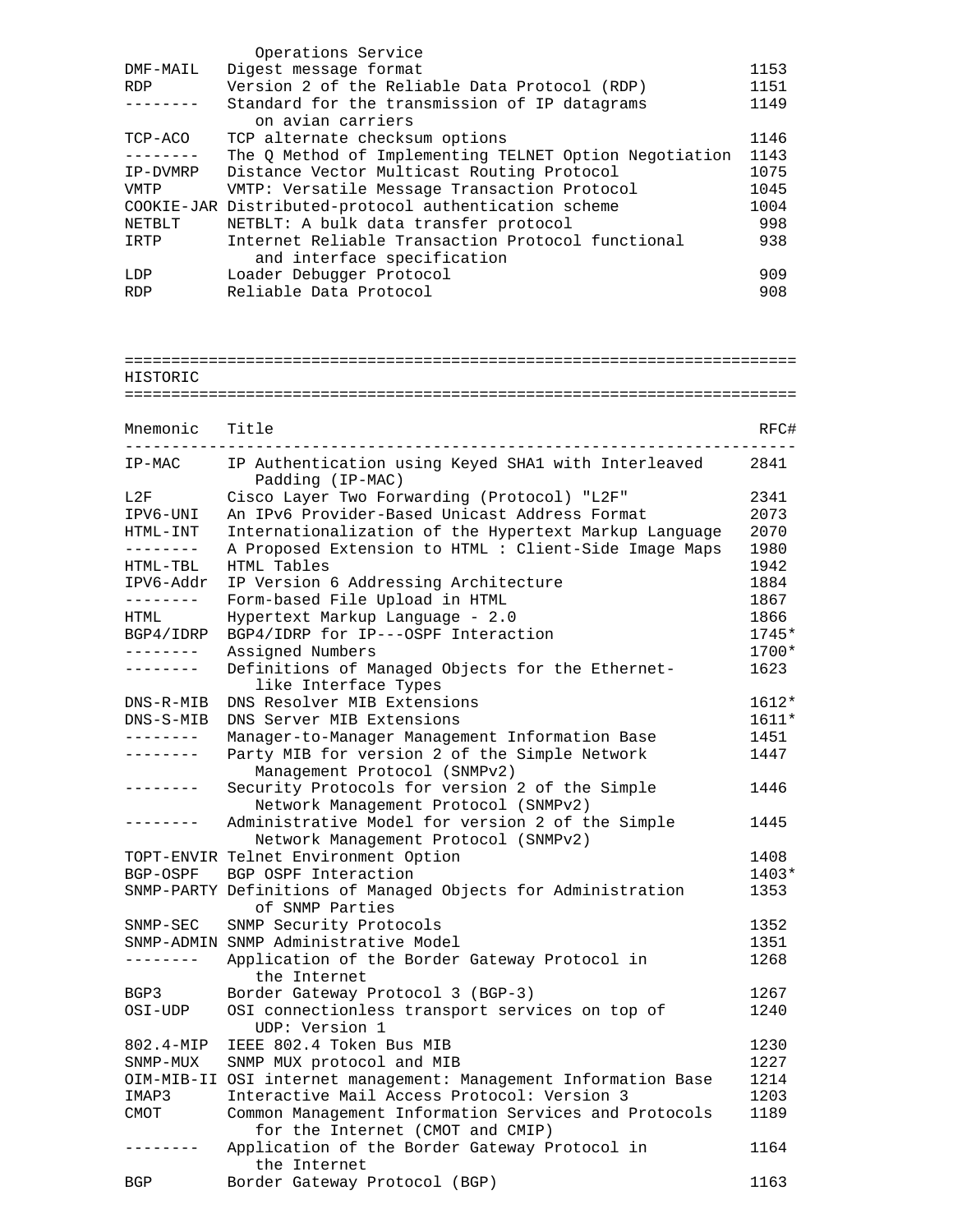| MIB-I            | Management Information Base for network management<br>of TCP/IP-based internets                                   |              | 1156   |
|------------------|-------------------------------------------------------------------------------------------------------------------|--------------|--------|
| . _ _ _ _ _ _ _  | Mapping between full RFC 822 and RFC 822 with                                                                     |              | 1137   |
| . _ _ _ _ _ _ _  | restricted encoding<br>Privacy enhancement for Internet electronic mail:                                          |              | 1115   |
|                  | Part III - algorithms, modes, and identifiers<br>Privacy enhancement for Internet electronic mail:                |              | 1114   |
| --------         | Part II - certificate-based key management<br>Privacy enhancement for Internet electronic mail:                   |              | 1113   |
|                  | Part I - message encipherment and authentication<br>procedures                                                    |              |        |
| <b>IPSO</b>      | U.S. Department of Defense Security Options for<br>the Internet Protocol                                          |              | 1108   |
| RIP              | Routing Information Protocol                                                                                      |              | 1058   |
| ---------        | Standard for the transmission of IP datagrams<br>and ARP packets over ARCNET networks                             |              | 1051   |
| SUN-RPC          | RPC: Remote Procedure Call Protocol specification                                                                 |              | 1050   |
| CONTENT          | Content-type header field for Internet messages                                                                   |              | 1049   |
| NFILE            | NFILE - a file access protocol                                                                                    |              | 1037   |
|                  |                                                                                                                   |              | 1028   |
| SGMP             | Simple Gateway Monitoring Protocol                                                                                |              |        |
| HEMS             | High-level Entity Management System (HEMS)                                                                        |              | 1021   |
| --------         | Requirements for Internet gateways                                                                                |              | 1009   |
| STATSRV          | Statistics server                                                                                                 |              | 996    |
| HOSTNAME         | Hostname Server                                                                                                   |              | 953    |
| POP <sub>2</sub> | Post Office Protocol: Version 2                                                                                   |              | 937    |
| HFEP             | Proposed Host-Front End Protocol                                                                                  |              | 929    |
| RATP             | Reliable Asynchronous Transfer Protocol (RATP)                                                                    |              | 916    |
| THINWIRE         | Thinwire protocol for connecting personal computers<br>to the Internet                                            |              | 914    |
| SFTP             | Simple File Transfer Protocol                                                                                     |              | 913    |
| EGP              | Exterior Gateway Protocol formal specification                                                                    |              | 904    |
| HMP              | Host Monitoring Protocol                                                                                          |              | 869    |
| GGP              | DARPA Internet gateway                                                                                            |              | 823    |
|                  |                                                                                                                   |              |        |
| RTELNET          | Remote User Telnet service                                                                                        |              | 818    |
| <b>CLOCK</b>     | DCNET Internet Clock Service                                                                                      |              | 778    |
| MPM              | Internet Message Protocol                                                                                         |              | 759    |
| NETRJS           | NETRJS Protocol                                                                                                   |              | 740    |
| SUPDUP           | SUPDUP Protocol                                                                                                   |              | 734    |
| TOPT-OLD         | Telnet output linefeed disposition                                                                                |              | 658    |
| TOPT-OVTD        | Telnet output vertical tab disposition option                                                                     |              | 657    |
| TOPT-OVT         | Telnet output vertical tabstops option                                                                            |              | 656    |
| TOPT-OFD         | Telnet output formfeed disposition option                                                                         |              | 655    |
| TOPT-OHTD        | Telnet output horizontal tab disposition option                                                                   |              | 654    |
| TOPT-OHT         | Telnet output horizontal tabstops option                                                                          |              | 653    |
| TOPT-OCRD        | Telnet output carriage-return disposition option                                                                  |              | 652    |
| NETED            | NETED: A Common Editor for the ARPA Network                                                                       |              | 569    |
| RJE              | Remote Job Entry Protocol                                                                                         |              | 407    |
|                  |                                                                                                                   |              |        |
|                  |                                                                                                                   |              |        |
|                  |                                                                                                                   |              |        |
|                  | Best Current Practice by BCP                                                                                      |              |        |
|                  |                                                                                                                   |              |        |
| Mnemonic         | Title                                                                                                             | RFC# BCP#    |        |
|                  | -------- Best Current Practices                                                                                   |              | 1      |
|                  |                                                                                                                   | 1818         |        |
|                  | -------- Addendum to RFC 1602 -- Variance Procedure<br>-------- Variance for The PPP Compression Control Protocol | 1871<br>1915 | 2<br>3 |
|                  | and The PPP Encryption Control Protocol<br>-------- An Appeal to the Internet Community to Return Unu             | 1917         | 4      |
|                  | sed IP Networks (Prefixes) to the IANA                                                                            |              |        |
|                  | -------- Address Allocation for Private Internets                                                                 | 1918         | 5      |
|                  | -------- Guidelines for creation, selection, and registrat                                                        | 1930         | 6      |
| --------         | ion of an Autonomous System (AS)<br>Implications of Various Address Allocation Polici<br>es for Internet Routing  | 2008         | 7      |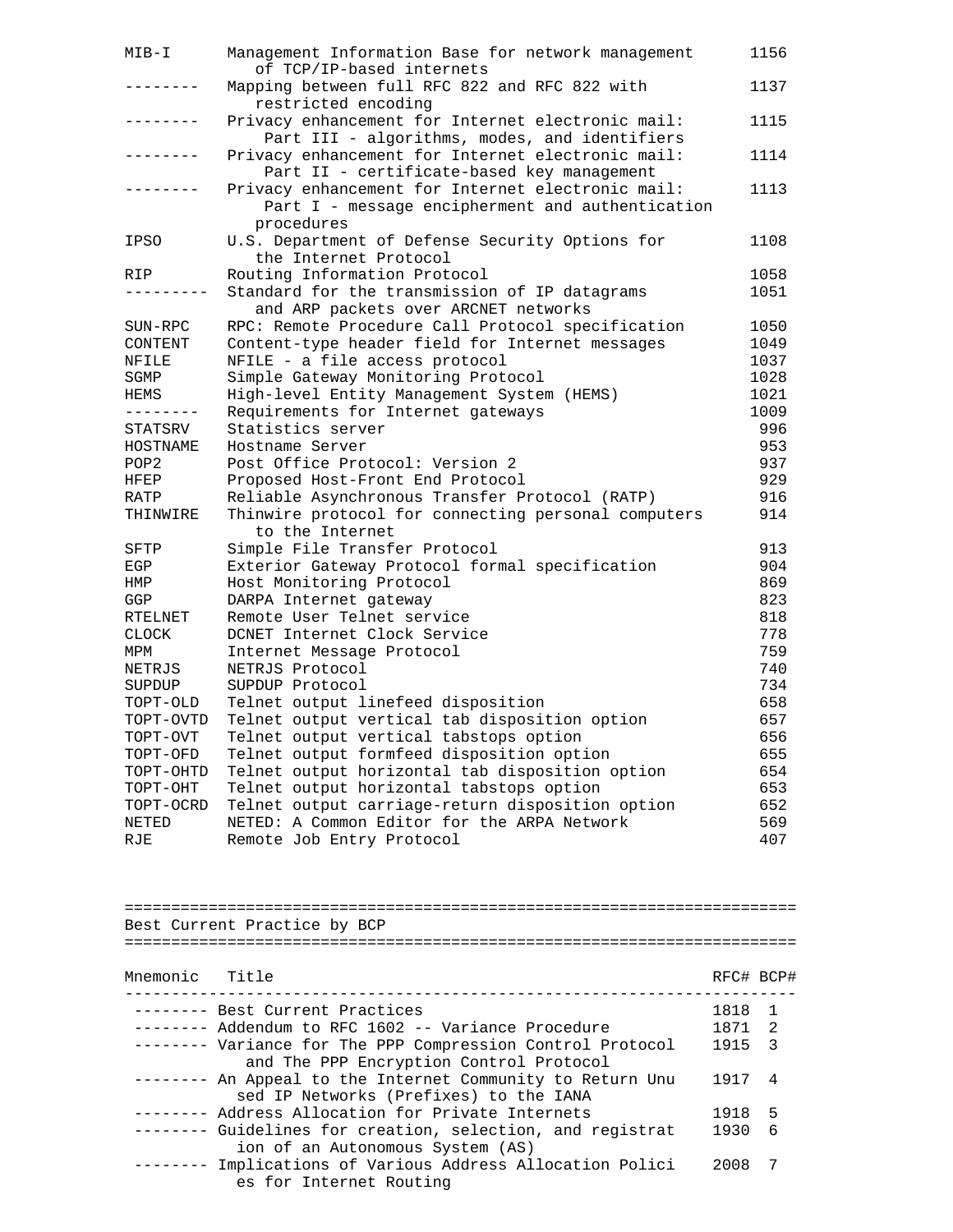| -------- IRTF Research Group Guidelines and Procedures                                                         | 2014 | 8  |
|----------------------------------------------------------------------------------------------------------------|------|----|
| -------- The Internet Standards Process -- Revision 3                                                          | 2026 | 9  |
| -------- IAB and IESG Selection, Confirmation, and Recall                                                      | 2727 | 10 |
| Process: Operation of the Nominating and Recall Co                                                             |      |    |
| mmittees                                                                                                       |      |    |
| -------- The Organizations Involved in the IETF Standards<br>Process                                           | 2028 | 11 |
| -------- Internet Registry IP Allocation Guidelines                                                            | 2050 | 12 |
| -------- Multipurpose Internet Mail Extensions (MIME) Part                                                     | 2048 | 13 |
| Four: Registration Procedures                                                                                  |      |    |
| -------- Key words for use in RFCs to Indicate Requirement                                                     | 2119 | 14 |
| Levels                                                                                                         |      |    |
| -------- Deployment of the Internet White Pages Service                                                        | 2148 | 15 |
| -------- Selection and Operation of Secondary DNS Servers                                                      | 2182 | 16 |
| -------- Use of DNS Aliases for Network Services                                                               | 2219 | 17 |
| -------- IETF Policy on Character Sets and Languages                                                           | 2277 | 18 |
| -------- IANA Charset Registration Procedures                                                                  | 2978 | 19 |
| -------- Classless IN-ADDR.ARPA delegation                                                                     | 2317 | 20 |
| -------- Expectations for Computer Security Incident Respo<br>nse                                              | 2350 | 21 |
| -------- Guide for Internet Standards Writers                                                                  | 2360 | 22 |
| -------- Administratively Scoped IP Multicast                                                                  | 2365 | 23 |
| -------- RSVP over ATM Implementation Guidelines                                                               | 2379 | 24 |
| -------- IETF Working Group Guidelines and Procedures                                                          | 2418 | 25 |
| -------- Guidelines for Writing an IANA Considerations Sec                                                     | 2434 | 26 |
| tion in RFCs                                                                                                   |      |    |
| -------- Advancement of MIB specifications on the IETF Sta                                                     | 2438 | 27 |
| ndards Track<br>-------- Enhancing TCP Over Satellite Channels using Stand                                     |      |    |
| ard Mechanisms                                                                                                 | 2488 | 28 |
| -------- Procedure for Defining New DHCP Options                                                               | 2489 | 29 |
| -------- Anti-Spam Recommendations for SMTP MTAs                                                               | 2505 | 30 |
| -------- Media Feature Tag Registration Procedure                                                              | 2506 | 31 |
| -------- Reserved Top Level DNS Names                                                                          | 2606 | 32 |
| -------- URN Namespace Definition Mechanisms                                                                   | 2611 | 33 |
| -------- Changing the Default for Directed Broadcasts in R                                                     | 2644 | 34 |
| outers                                                                                                         |      |    |
| -------- Registration Procedures for URL Scheme Names                                                          | 2717 | 35 |
| -------- Guidelines for Writers of RTP Payload Format Spec                                                     | 2736 | 36 |
| ifications                                                                                                     |      |    |
| -------- IANA Allocation Guidelines For Values In the Inte                                                     | 2780 | 37 |
| rnet Protocol and Related Headers                                                                              |      |    |
| -------- Network Ingress Filtering: Defeating Denial of Se                                                     | 2827 | 38 |
| rvice Attacks which employ IP Source Address Spoof                                                             |      |    |
| ing<br>-------- Charter of the Internet Architecture Board (IAB)                                               | 2850 | 39 |
| -------- Root Name Server Operational Requirements                                                             | 2870 | 40 |
| -------- Congestion Control Principles                                                                         | 2914 | 41 |
| -------- Domain Name System (DNS) IANA Considerations                                                          | 2929 | 42 |
| -------- Procedures and IANA Guidelines for Definition of                                                      | 2939 | 43 |
| New DHCP Options and Message Types                                                                             |      |    |
| -------- Use of HTTP State Management                                                                          | 2964 | 44 |
| -------- IETF Discussion List Charter                                                                          | 3005 | 45 |
| -------- Recommended Internet Service Provider Security Se                                                     | 3013 | 46 |
| rvices and Procedures                                                                                          |      |    |
| -------- Tags for the Identification of Languages                                                              | 3066 | 47 |
| -------- End-to-end Performance Implications of Slow Links                                                     | 3150 | 48 |
| -------- Delegation of IP6.ARPA                                                                                | 3152 | 49 |
| -------- End-to-end Performance Implications of Links with                                                     | 3155 | 50 |
|                                                                                                                |      |    |
| Errors                                                                                                         |      |    |
| -------- IANA Guidelines for IPv4 Multicast Address Assign                                                     | 3171 | 51 |
| ments                                                                                                          | 3172 | 52 |
| -------- Management Guidelines & Operational Requirements<br>for the Address and Routing Parameter Area Domain |      |    |
| ("arpa")                                                                                                       |      |    |
| -------- GLOP Addressing in 233/8<br>-------- IETF Guidelines for Conduct                                      | 3180 | 53 |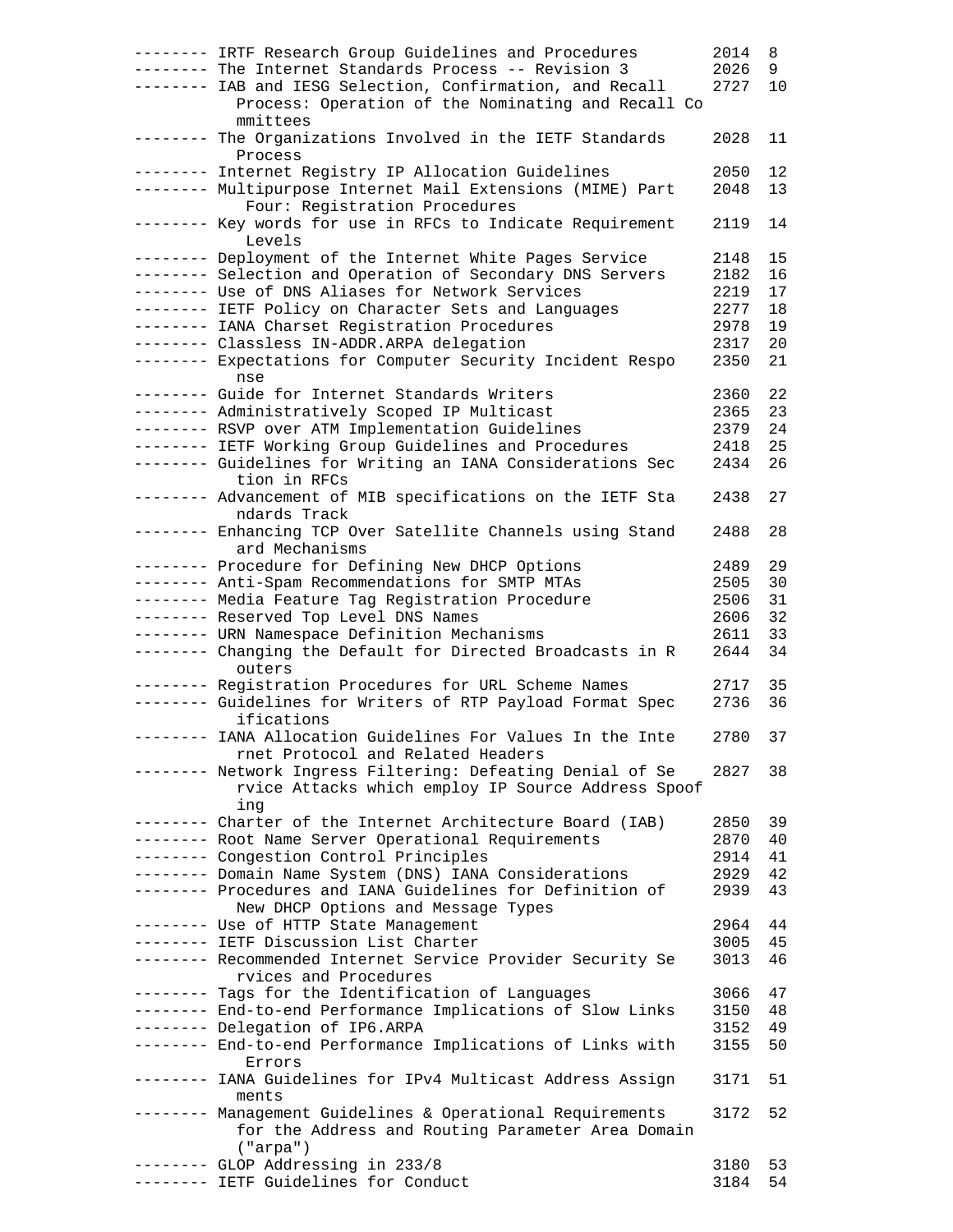| -------- Guidelines for Evidence Collection and Archiving  | 3227 55 |  |
|------------------------------------------------------------|---------|--|
| $------$ On the use of HTTP as a Substrate                 | 3205 56 |  |
| -------- IANA Considerations for IPv4 Internet Group Manag | 3228 57 |  |
| ement Protocol (IGMP)                                      |         |  |
| -------- Defining the IETF                                 | 3233 58 |  |

| Best Current Practice by RFC |                                                                                                                             |           |      |
|------------------------------|-----------------------------------------------------------------------------------------------------------------------------|-----------|------|
|                              |                                                                                                                             |           |      |
| Mnemonic Title               |                                                                                                                             | BCP# RFC# |      |
|                              | -------- Defining the IETF                                                                                                  | 58        | 3233 |
|                              | -------- IANA Considerations for IPv4 Internet Group Manag<br>ement Protocol (IGMP)                                         | 57        | 3228 |
|                              | -------- Guidelines for Evidence Collection and Archiving                                                                   | 55        | 3227 |
|                              | -------- On the use of HTTP as a Substrate                                                                                  | 56        | 3205 |
|                              | -------- IETF Guidelines for Conduct                                                                                        | 54        | 3184 |
|                              | -------- GLOP Addressing in 233/8                                                                                           | 53        | 3180 |
|                              | -------- Management Guidelines & Operational Requirements<br>for the Address and Routing Parameter Area Domain<br>("arga")  | 52        | 3172 |
|                              | -------- IANA Guidelines for IPv4 Multicast Address Assign<br>ments                                                         | 51        | 3171 |
|                              | -------- End-to-end Performance Implications of Links with<br>Errors                                                        | 50        | 3155 |
|                              | -------- Delegation of IP6.ARPA                                                                                             | 49        | 3152 |
|                              | -------- End-to-end Performance Implications of Slow Links                                                                  | 48        | 3150 |
|                              | -------- Tags for the Identification of Languages                                                                           | 47        | 3066 |
|                              | -------- Recommended Internet Service Provider Security Se<br>rvices and Procedures                                         | 46        | 3013 |
|                              | -------- IETF Discussion List Charter                                                                                       | 45        | 3005 |
|                              | -------- IANA Charset Registration Procedures                                                                               | 19        | 2978 |
|                              | -------- Use of HTTP State Management                                                                                       | 44        | 2964 |
|                              | -------- Procedures and IANA Guidelines for Definition of<br>New DHCP Options and Message Types                             | 43        | 2939 |
|                              | -------- Domain Name System (DNS) IANA Considerations                                                                       | 42        | 2929 |
|                              | -------- Congestion Control Principles                                                                                      | 41        | 2914 |
|                              | -------- Root Name Server Operational Requirements                                                                          | 40        | 2870 |
|                              | -------- Charter of the Internet Architecture Board (IAB)                                                                   | 39        | 2850 |
|                              | -------- Network Ingress Filtering: Defeating Denial of Se<br>rvice Attacks which employ IP Source Address Spoof<br>ing     | 38        | 2827 |
|                              | -------- IANA Allocation Guidelines For Values In the Inte<br>rnet Protocol and Related Headers                             | 37        | 2780 |
| ---------                    | Guidelines for Writers of RTP Payload Format Spec<br>ifications                                                             | 36        | 2736 |
|                              | -------- IAB and IESG Selection, Confirmation, and Recall<br>Process: Operation of the Nominating and Recall Co<br>mmittees | 10        | 2727 |
|                              | -------- Registration Procedures for URL Scheme Names                                                                       | 35        | 2717 |
|                              | -------- Changing the Default for Directed Broadcasts in R<br>outers                                                        | 34        | 2644 |
|                              | -------- URN Namespace Definition Mechanisms                                                                                | 33        | 2611 |
|                              | -------- Reserved Top Level DNS Names                                                                                       | 32        | 2606 |
|                              | -------- Media Feature Tag Registration Procedure                                                                           | 31        | 2506 |
|                              | -------- Anti-Spam Recommendations for SMTP MTAs                                                                            | 30        | 2505 |
|                              | -------- Procedure for Defining New DHCP Options                                                                            | 29        | 2489 |
|                              | -------- Enhancing TCP Over Satellite Channels using Stand<br>ard Mechanisms                                                | 28        | 2488 |
|                              | -------- Advancement of MIB specifications on the IETF Sta<br>ndards Track                                                  | 27        | 2438 |
|                              | -------- Guidelines for Writing an IANA Considerations Sec<br>tion in RFCs                                                  | 26        | 2434 |
|                              | IETF Working Group Guidelines and Procedures                                                                                | 25        | 2418 |